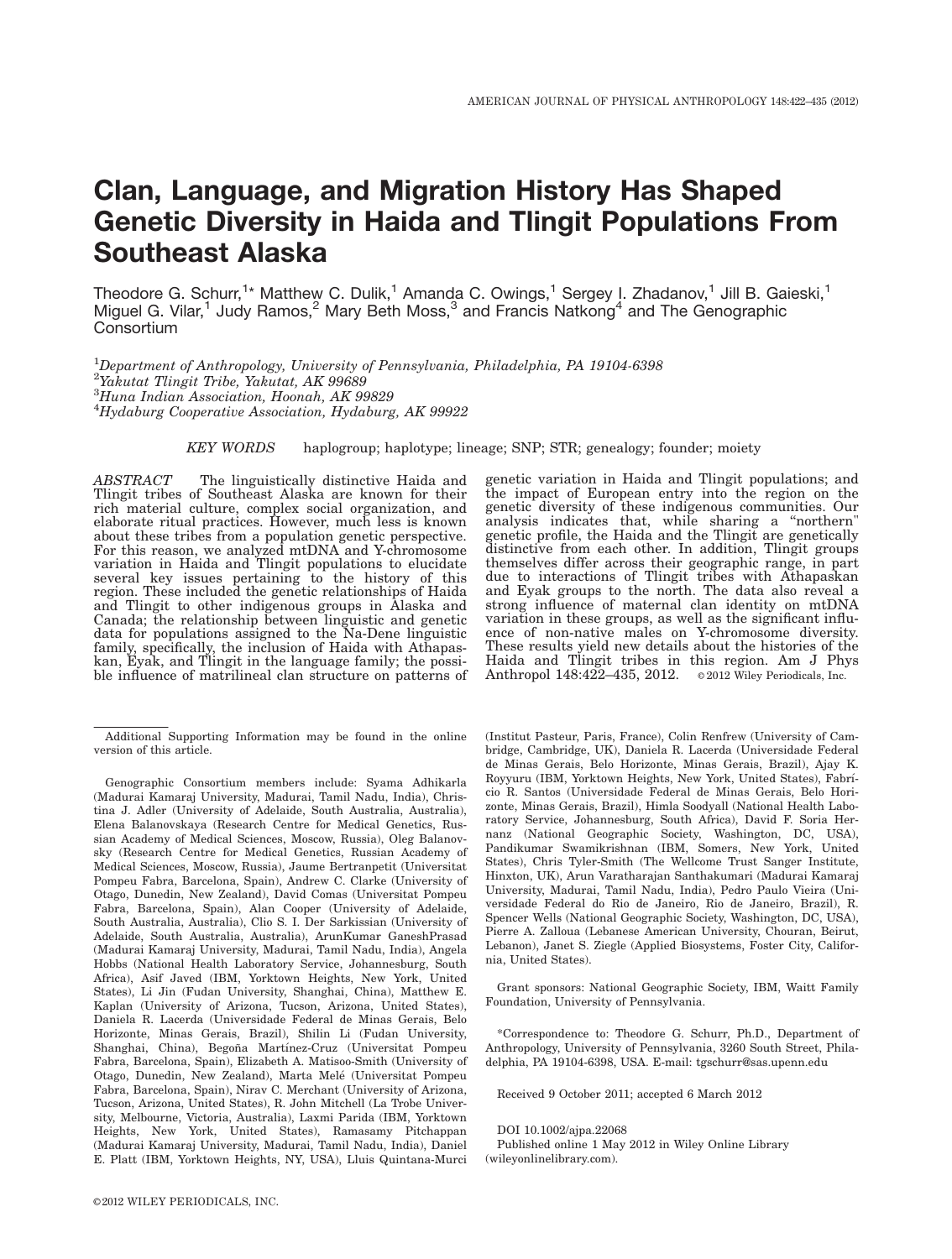Southeast Alaska has long been known for its diversity of Native American communities. Prior to European contact, Eyak, Haida, Tlingit, and Tsimshian tribes lived in coastal and island portions of Southeast Alaska and northern British Columbia (Fig. 1). These groups are known for their distinctive totem poles, house carvings, masks and ceremonial garb, and material culture as well as their complex social organization and elaborate potlatches (Garfield and Wingert, 1966; Kaplan and Barsness, 1986; Fairbanks, 1989; Kan, 1989; Halpin and Seguin, 1990; Emmons, 1991; MacDonald, 1994; Miller, 2000; Reid, 2002), and are considered to be part of a ''Northwest Coast Culture.'' However, while this region has been well studied from ethnographic (Swanton, 1905, 1908; Krause, 1956 [1885]; de Laguna et al., 1972; Oberg, 1973; Olsen, 1976; Emmons, 1991) and linguistic perspectives (Sapir, 1915; Krause 1979; Krause and Golla, 1980, 1981; Leer et al., 2001), much less is known about these tribes from a population genetic perspective.

The ancestors of the Haida and Tlingit populations probably did not establish themselves in Southeast Alaska until after the end of the last glacial maximum. The earliest Paleoarctic sites, including Chuck Lake and Thorne River, Groundhog Bay in Icy Strait (Chichagof Island) and Hidden Falls on Baranof Island near Sitka, date to 10,000–6,500 years before present (YBP) and are marked by microblade and cobble stone tools (Carlson 1990; Davis, 1990; Ackerman, 1992, 1996; Moss, 1998; Ames and Maschner, 1999). During this period, the Northwest Coast developed into a distinct culture area (Davis, 1990; Ackerman, 1992, 1996; Moss, 1998; Ames and Maschner, 1999). Over the next 2,000 years, the culture and social organization associated with Northwest Coast peoples began to emerge (Davis, 1990; Ackerman, 1992). Around 5,000 years ago, the coastal art and aesthetic styles associated with the Northwest Coast began to appear (Davis, 1990; Ackerman, 1992). By 3,000 years ago, the cultures of the Northwest Coast were largely the same as those observed at the time of contact (Davis, 1990; Ames and Maschner, 1999). The indigenous populations living in the region today are the direct cultural, and possibly biological, descendants of these prehistoric Northwest Coast groups (Davis, 1990; Ames and Maschner, 1999).

# LINGUISTIC DIVERSITY IN SOUTHEAST ALASKA

Efforts to understand the history of the indigenous groups from this region have also involved the examination of linguistic evidence. Such research has revealed that these groups speak languages belonging to the Athapaskan-Eyak-Tlingit (AET) family. The Tlingit language, recognized as one of the oldest branches of the family, may have split from the Eyak-Athapaskan branch about 5,000 years ago (Krause, 1979; Greenberg et al., 1986; Krause and Golla, 1980) (Supporting Information Fig. S1). It is subdivided into Gulf Coast, Northern, Southern, and Inland dialects, which are largely mutually intelligible (Krause and Golla, 1980, 1981; de Laguna, 1990a; Leer et al., 2001). Sixteen component ''tribes'' (qwaan) comprise the three coastal subdialect regions. Each of these tribes is centered on a primary village (Krause and Golla, 1981; Goldschmidt and Haas, 1986; de Laguna, 1990a; Hope and Thornton, 2000). These are, north to south, the Gulf Coast region with Yakutat and Lituya Bay; the Northern region with Hoonah, Chilkat, Auk, Sitka, Hutsnuwu, Taku, and Sawdum; and the Southern region with Kake, Kuiu, Henya,



Fig. 1. A map showing the historical territories of the Tlingit and Haida in relation to neighbor tribes of Canada and Alaska (based on a map presented in Goddard (1996) and modified at en.wikipedia.org/wiki/File:Tlingit-map.png).

Klawak, Stikine, Tongass, and Sanya (Supporting Information Fig. S2).

By contrast, Eyak is essentially an extinct language, historically spoken in the Copper River region of southcentral Alaska (Krause and Golla, 1981; de Laguna, 1990b). According to linguistic evidence, even current place names surrounding the Gulf of Alaska (including Yakutat) came from Eyak sources (de Laguna, 1972, 1990a; Krause and Golla, 1981; Emmons, 1991). This evidence, and Tlingit oral history, suggests that Eyak was once more widespread in Southeast Alaska than at the time of European contact (de Laguna, 1972, 1990a, b; Krause and Golla, 1981; Emmons, 1991).

Athapaskan is the youngest branch of the AET grouping within Na-Dene. Populations speaking Athapaskan languages now occupy large areas of northern North America, with most living in Alaska and Canada (Supporting Information Fig. S1). Proto-Athapaskan itself may have originated in the subarctic region of North America some 3,000 years ago (Hoijer, 1956; Krause and Golla, 1981). The current distribution of Athapaskan languages in North America likely reflects a series of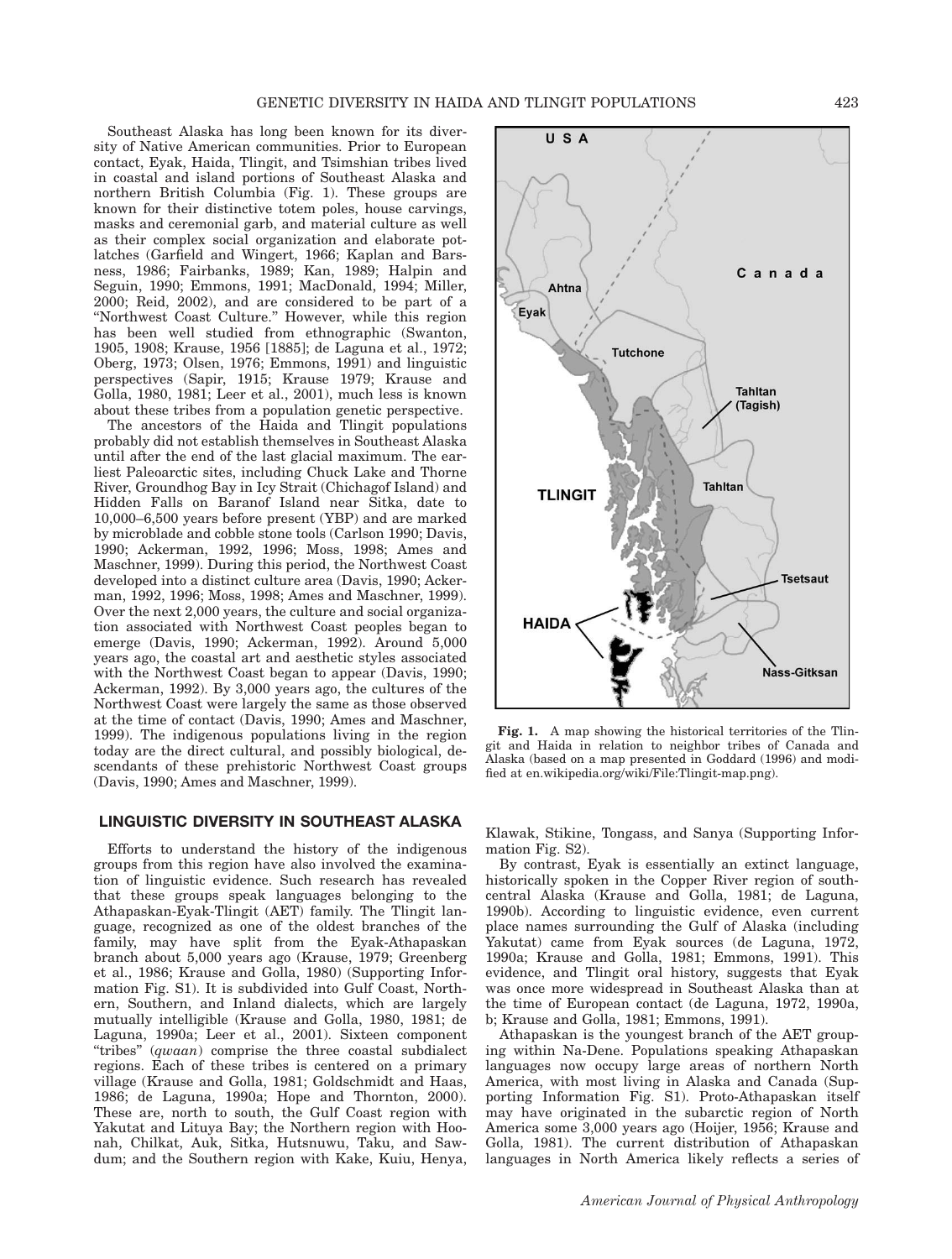migrations from this source area within the past 1,000 years (Greenberg et al., 1986; Ives, 2003, 2010; Matson and Magne, 2007).

Most researchers also support the ''Na-Dene hypothesis,'' which asserts a distant ''genetic" relationship between AET and Haida languages (Sapir, 1915; Krause and Golla, 1981; Ruhlen, 1998). According to this model, Haida and AET languages resemble each other because of sharing a common ancestry (Greenberg et al., 1986; Ruhlen, 1994, 1998; Manaster Ramer, 1996; Enrico, 2003). However, some have questioned the inclusion of Haida in the Na-Dene linguistic family, viewing it as a linguistic isolate (Krause, 1979; Levine, 1979). The Haida language itself is divided into Northern and Southern dialects, with Northern Haida being split into Alaskan (Kaigani) Haida and Masset (North Graham Island) Haida dialects (Enrico, 2003, 2005).

# Tribal and clan structure

All Northwest Coast groups have some form of an exogamous matrilineal clan system. In these systems, clan status is passed from mothers to their children. Based on this status, individuals have access to specific clan territories for hunting and fishing, and can use clan-specific crests for decorating clothing and dwellings (Olson, 1967; Emmons, 1991; Kaplan and Barsness, 1986; de Laguna 1990b). The clan system is comprised by two moieties or reciprocating descent groups. For the Tlingit and Eyak, clans are grouped into Raven (Yéil) or Eagle/Wolf (Ch'aak'/Gooch) moieties (Kaplan and Barsness, 1986; Emmons, 1991; de Laguna, 1990a, b). Traditionally, moiety membership influenced marriage practices, whereby persons belonging to Eagle clans would marry those from Raven clans, and vice versa.

Like the Tlingit and Eyak, the Haida are grouped into two moieties, although the clans belonging to the Haida Eagle moiety would belong to the Tlingit Raven moiety (Blackman, 1990). By contrast, the Tsimshian have four phratries instead of two moieties (Miller and Eastman, 1984; Halpin and Seguin, 1990; Miller, 2000). Thus, all Northwest Coast populations are organized into maternally linked clans, grouped into exogamous units, which influence their social and ritual practices, and probably also their genetic make-up.

#### Historical period in Southeast Alaska

European entry into the region created new patterns of cultural and economic interactions in Southeast Alaska. In the mid-1700s, Russians began exploring the region for exploitation of its natural resources (Frost, 2003). By the late 18th century, Russian, Spanish, English, and French explorers had made contact with Tlingit populations (Fedorova, 1973; Tikhmenev, 1978; de Laguna 1990a; Wilber, 1993; Hope and Thornton, 2000; Haycox, 2002; Black, 2004; Dauenhauer et al., 2008; Grinev, 2008). The American purchase of Alaska from Russia in 1867 led to further settlement and exploitation of the region (Haycox, 2002; Borneman, 2004). The Klondike Gold Rush of 1898 opened Alaska to further natural resource exploitation, including fishing, timbering, mining and oil drilling, which continues today, along with the influx of many people of non-native descent to find work in these industries since that time (Berton, 1959; Borneman, 2004).



Fig. 2. A map of southeast Alaska indicating the locations of study populations.

#### Research objectives

To better understand the complex prehistory of Southeast Alaska and the genetic relationships among Northwest Coast tribes, we undertook a genetic analysis of Haida and Tlingit populations. We analyzed mtDNA and Y-chromosome variation to elucidate the maternal and paternal genetic histories of these indigenous populations and compared our findings to archeological, ethnographic, and linguistic data for them. Our results shed light on the abovementioned aspects of Southeast Alaskan prehistory and the history of Na-Dene speaking populations in the region, as well as the influence of social organization on genetic diversity in Haida and Tlingit populations. They further reveal the genetic impact of European movement into the region over the past three centuries.

#### METHODS

#### Sample locations

Between April 2009 and October 2011, we conducted field research in the Tlingit communities of Yakutat and Hoonah, the city of Juneau (Tlingit), and the Haida community of Hydaburg (Fig. 2). Based on ethnographic information, present day Tlingit communities may actually represent populations originating from 2 to 8 villages within each Tlingit tribe (qwaan) that were consolidated over the past 150 years (Goldschmidt and Haas, 1998). We also worked with several other Tlingit individuals from other communities around the region (Angoon, Sitka).

Yakutat. Eyak-speaking people from the Copper River area considered Yakutat to be part of their traditional homeland (de Laguna et al., 1964; de Laguna, 1972, 1990b; Emmons, 1991). Shortly before contact with Europeans, the Tlingit moved into this area and began absorbing Eyak groups. At that time, a number of Tlingit and mixed Tlingit-Eyak settlements were present in the region, although only Yakutat has survived to the present day. Based on the 2010 US census, there are 662 people living in the city and borough, with 35.8% of them (237) being native by ancestry.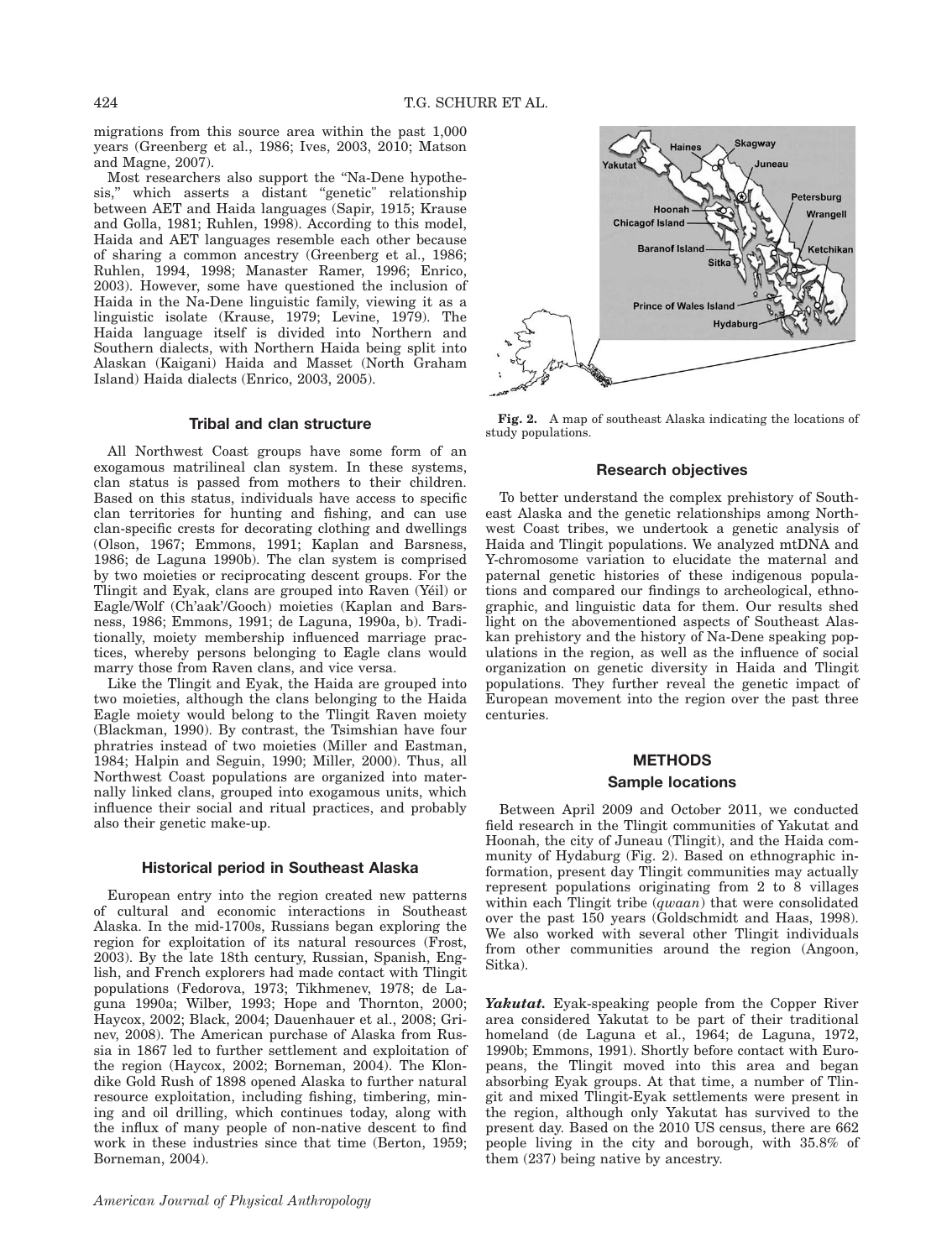Hoonah. Hoonah is located on the north shore of Chichagof Island, one of the larger islands of the Inner Passage. It is the principal village for the Huna Tlingits. Forced to leave their traditional home at Glacier Bay 200 years ago because of advancing glaciers, they relocated to Hoonah 20 miles to the south of this area (de Laguna 1990a; Emmons, 1991). Based on the 2010 US census, there are 760 people living in the city, with 52.5% of them (399) being native by ancestry.

**Juneau.** Juneau is located on the Gastineau Channel in Southeast Alaska, and faces the town of Douglas across the channel, with which it forms the current municipality of Juneau. It is also close to Auke Bay to the north and the Taku River to the south. Prior to European arrival in the late 18th century, Tlingit belonging to the Auke and Taku tribes fished in the Gastineau Channel (Emmons, 1991; Goldschmidt and Haas, 1998). Since becoming the capital of Alaska in 1906, Juneau has been a cultural center for Tlingit, Haida, and Tsimshian groups living in Alaska.

Hydaburg. The Haida first arrived on the Prince of Wales Island in the 1700s from Graham Island in British Columbia. By doing so, they pushed the Tongass Tlingit into the northern portion of the Prince of Wales Island. Hydaburg was formed in 1912 through the consolidation of the Kaigani Haida communities of Howkan (Dall Island), Klinkwan, and Sukkwan that were located along Cordova Bay on the western side of the Prince of Wales Island (Blackman, 1990). According to the 2010 US census, there are 376 people living in the city, with 77.1% of them (290) being native by ancestry.

#### Sample and data collection

During our work in Southeast Alaska, we obtained buccal samples from a total of 97 individuals following informed consent, of whom 64 were women and 33 were men. We also collected oral histories and genealogical data from Tlingit and Haida participants and community members, and examined archival materials, primary and secondary historical sources, and ethnological information from the region. This information provided a crucial genealogical and historical context with which to interpret the genetic data. All samples and genealogical data were obtained with approval from the University of Pennsylvania IRB, the Alaska Area IRB, and Alaska Native governments.

Tlingit and Haida samples were characterized for variation in the mitochondrial DNA (mtDNA) and the nonrecombining portion of the Y-chromosome (NRY) using the methods outlined below. All DNA test results were returned to the participants. For the purpose of this analysis, we reduced the mtDNA and NRY data sets to include only tribal members from each location. Accordingly, we excluded five of the participants because they were not Native Alaskans or tribal members. Based on genealogical information, we also excluded the mtDNAs of eight other individuals because they were maternally related to other participants, and three additional Ychromosomes because they were paternally related to other participants. In addition, the data from individuals sampled in Hoonah and Juneau were combined, since individuals from each sampling location had clan and familial relationships. We were thus left with 84 tribal members (female and male) for the analysis of mtDNA variation, and 28 male tribal members for the Y-chromosome analysis.

# Haida and Tlingit clan history

We obtained information about clan history of each community and its members to assess whether the mtDNA data corresponded with the matrilineal clan status of the participants. This information was also important because the different clans in the Haida and Tlingit clans often have distinct histories and geographic origins.

Yakutat Tlingit. There are several major clans in the Yakutat area. Among them, the Teikweidí (Brown Bear) and Galyax Kaagwaantaan (Beaver/Wolf) are subunits of the Eagle/Wolf moiety, while the L'unax.adi (Silver Salmon) and Kwáashk'ikwáan (Humpback Salmon) are subunits of the Raven moiety (de Laguna, 1972, 1990a; Emmons, 1991; Goldschmidt and Haas, 1998).

Hoonah Tlingit. As seen in Yakutat, the Hoonah Tlingit have clans belonging to both the Eagle and Raven moieties. The Eagle moiety contains three clans, including Wooshkeetaan (Shark), Chookaneidi (Brown Bear), and Kaagwaantaan (Wolf), while the Raven moiety consists of two main clans, the T'akdeintaan (Kittywake) and L'uknax.a'di (Coho Salmon) (Swanton, 1908; Krause, 1956 [1885]; Goldschmidt and Haas, 1998; Dauenhauer et al., 2008).

Haida. Ethnographic information indicates that the Haida are divided into two moieties also called Raven and Eagle, with each having numerous lineages (Swanton, 1905; Blackman, 1990). Haida villages on the Prince of Wales Island historically contained representatives of several different lineages, and most contained members of both moieties. Based on oral histories, Swanton (1904, 1905) also speculated that the Eagle moiety might have come from a different tribe.

#### Mitochondrial DNA analysis

To elucidate the maternal genetic ancestry of the Native Alaskan individuals, we examined mtDNA variation in both male and female participants through direct sequencing of the control region (CR), and analysis of single nucleotide polymorphisms (SNPs) in the coding region of the mtDNA genome. The SNP analysis involved screening the samples for markers that identified the basal structure of the mtDNA phylogeny using TaqMan $^{\circledR}$  assays (Applied Biosystems). All assays were read on an ABI 7900HT Fast Real-Time polymerase chain reaction (PCR) system. Once assigned to one of these basal lineages, the samples were screened for additional SNPs that define specific haplogroups and their subbranches using both custom TaqMan assays and polymerase chain reaction - restriction fragment length polymorphism (PCR-RFLP) analysis (Zhadanov et al., 2010; Gaieski et al., 2011). All haplogroup assignments were made using the nomenclature presented in Phylo-Tree.org (mtDNA Tree Build 12; 07-20-12; van Oven and Kayser, 2009).

In addition, for each sample, the entire mtDNA CR (1121 bp), encompassing hypervariable regions I and II (HVS1 and HVS2), was sequenced using previously published methods (Zhadanov et al., 2010; Gaieski et al., 2011). All sequences were read on an ABI 3130XL Gene Analyzer, and aligned and edited with the Sequencher 4.9 software tool (Gene Codes Corporation). The SNP assays and CR sequencing defined the maternal haplogroup and haplotypes, respectively, for each individual.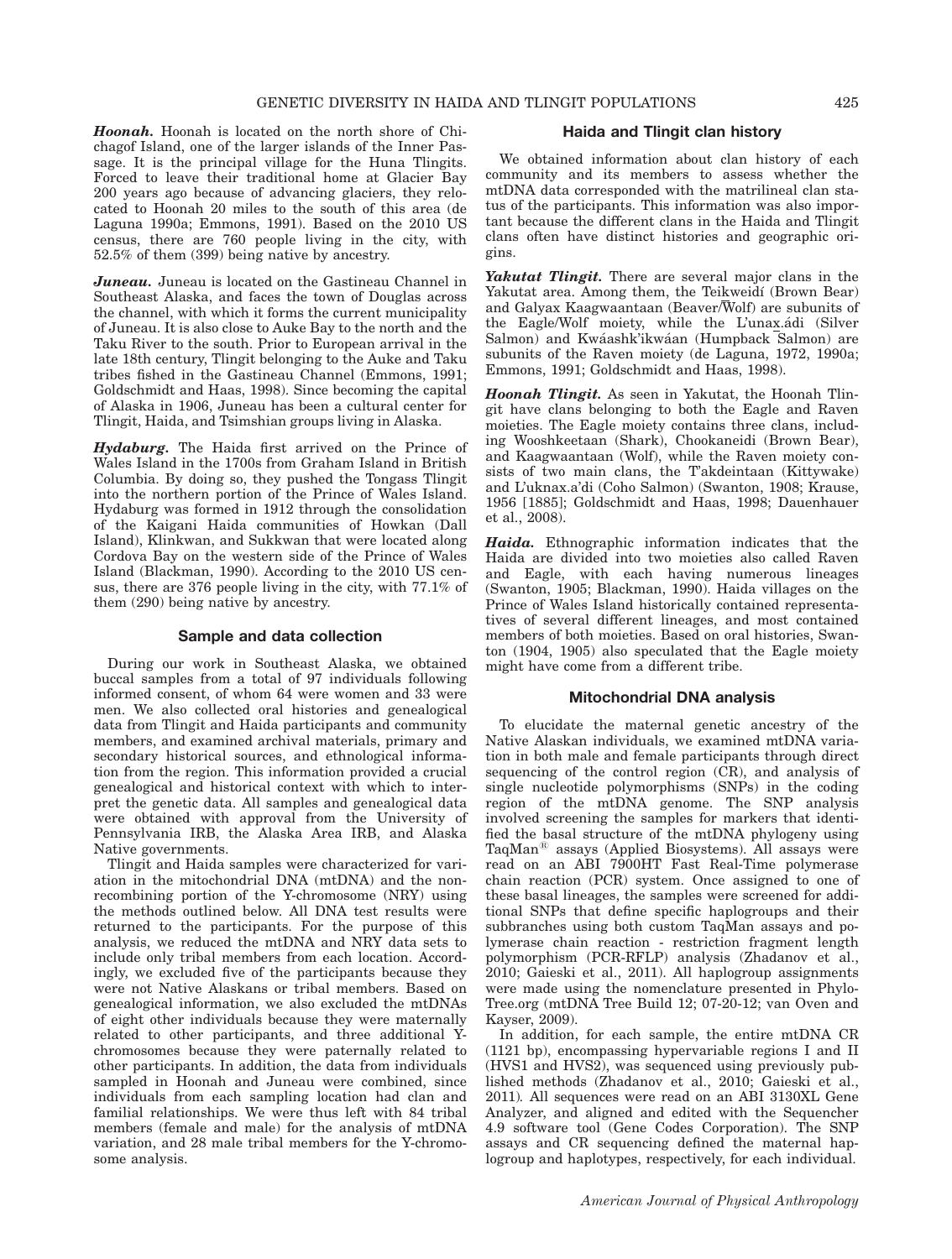#### Y-chromosome analysis

We investigated the paternal genetic ancestry of Native Alaskans by screening the male samples for phylogenetically informative SNPs in the non-recombining portion of the Y-chromosome (NRY) that define major paternal haplogroups and their sub-branches. Biallelic markers defining each of the major NRY haplogroups were tested in all men, and classification into smaller, more refined haplogroups was accomplished using a hierarchical approach following published information (Y Chromosome Consortium, 2002; Karafet et al., 2008) and methods (Zhadanov et al., 2010; Gaieski et al., 2011). In addition, each sample was screened for seventeen short tandem repeats (STRs) using the multiplex AmpFlSTR Y-filer PCR Amplification Kit (ABI), and six additional fragment length polymorphisms and two additional Y-STRs (M17, M60, M91, M139, M175, M186, DYS388, and DYS426) through a separate multiplex reaction (Zhadanov et al., 2010; Gaieski et al., 2011). The combination of SNP and STR data defined paternal lineages in these individuals.

#### Comparative population data

For statistical and phylogenetic analyses, we compared Haida and Tlingit mtDNA and Y-chromosome data with those from other indigenous populations in the region (Supporting Information Fig. S3). These populations included Bella Coola (Ward et al., 1993), Greenland Inuit (Salliard et al., 2000), Alaskan Athapaskans (Shields et al., 1993), Apache and Navajo (Budowle et al., 2002), Yakima (Ward et al., 1993), Aleuts (Rubicz et al., 2003; Zlojutro et al., 2006; Zlojutro, 2008), Haida (Ward et al., 1993), and Nuu-chah-nulth (Ward et al., 1991). In addition, we compared our Y-chromosome STR data with other data sets (Bolnick et al., 2006; Redd et al., 2006; Zlojutro, 2008) to assess haplotype diversity in paternal lineages from indigenous populations of North America.

#### Statistical and phylogenetic analysis

Pairwise  $F_{ST}$  genetic distances between the Haida, Tlingit, and comparative populations were estimated with HVS1 sequence data using the Tamura-Nei model of sequence evolution (Tamura and Nei, 1993) in Arlequin v.3.11 software (http://cmpg.unibe.ch/software/arlequin3/) (Excoffier et al., 2005). The inter-population  $F_{ST}$ genetic distances were then represented in two dimensions through multi-dimensional scaling (MDS) using SPSS 17.0 (SPSS 2009). In addition, haplotype diversity, nucleotide diversity, MPDs, Tajima's  $D$  and Fu's  $F_S$  were calculated from mtDNA HVS1 sequences, using Arlequin 3.11.

We also conducted a hierarchical analysis of molecular variance (AMOVA) to evaluate the extent of population genetic structure in the data sets from Tlingit and Haida. For the Tlingit tribes, all indigenous mtDNA haplotypes were sorted by geographic location and clan membership. Any clan made up of a single individual was excluded from the analysis. All of the remaining clans were specific to a single moiety and geographic location, except for the L'uknax.adi (Coho) clan of the Raven moiety, which was found in the Hoonah and Yakutat regions. This analysis thus involved data from 52 Tlingit (38 Hoonah [16 Eagle, 22 Raven]; 14 Yakutat [0 Eagle, 14 Raven]) individuals for whom we had both moiety and clan information. Similar comparisons using

moiety membership were also examined as variables shaping the mtDNA diversity in the Tlingit and Haida, the latter being comprised of 16 Haida individuals (11 Eagle, 5 Hydaburg Raven) with indigenous haplotypes.

To compare our Y-STR data with other published data sets from Native American populations, we reduced the number of analyzed Y-STR loci to 10 of the 11 recommended by the Scientific Working Group on DNA Analysis Methods, namely, DYS19, DYS385a, DYS385b, DYS389I, DYS389II, DYS390, DYS391, DYS392, DYS393, and DYS439. In the published data sets, DYS385 was used in the diversity estimates, and the shorter repeat allele was consistently associated with DYS385a, although the assignment of the two-repeat alleles cannot be made accurately without further genotyping. Data sets were restricted to only indigenous Y-chromosomes. All participants who claimed Tlingit or Haida paternal ancestry were included in the statistical analysis, whereas those participants who claimed paternal ancestry tracing back to other populations were not. A haplogroup predictor (http://www.hprg.com/hapest5/) (Athey, 2007) was used to assign Y-STR haplotypes from Zlojutro (2008) into Y-chromosome haplogroups. After making the data sets comparable, we estimated haplotype diversity and MPDs from the Y-chromosome STR haplotypes using Arlequin 3.11.

Mitochondrial DNA CR sequences were used to construct a network of A2 haplotypes using NETWORK 4.6.0.0 (www.fluxus-engineering.com; Bandelt et al., 1995, 1999). The weighting scheme suggested by Bandelt et al. (2002) was used with slight modifications. According to this scheme, fast-evolving sites were given lower weights relative to other less mutable sites. Networks were created using both median joining and reduced median joining approaches with MP processing (Polzin and Daneschmand, 2003).

The time to most recent common ancestor (TMRCA) for each paternal haplogroup was estimated from Y-STR data using the calculation of rho statistics with Network 4.6.0.0, where the founder haplotype was inferred as in work by Sengupta et al. (2006). Networks were generated as described by Dulik et al. (2011). The evolutionary mutation rate was used to estimate coalescence dates with a generation time of 25 years.

#### RESULTS

#### mtDNA diversity in Southeast Alaska

Our analysis of mtDNA variation in Southeast Alaskan populations provided a number of insights into the maternal history of these groups. Haida and Tlingit populations had mtDNA profiles that resembled those of other northern populations from Alaska and Canada (Starikovskaya et al., 1998; Schurr et al., 1999; Rubicz et al., 2003, 2010; Schurr and Wallace, 2003; Zlojutro, et al., 2006; Crawford et al., 2010; Raff et al., 2011). The vast majority of individuals had mtDNAs belonging to Native American haplogroup A2, while most of the rest belonged to haplogroups C and D, which are also indigenous in origin (Supporting Information Tables S1 and S2; Fig. S4). None of these populations possessed haplogroup B2 or X2a mtDNAs, which appear in Amerindian populations to the south. Several individuals had mtDNAs belonging to West Eurasian (e.g., H, T, U) or East Eurasian (E1a1a) haplogroups. These persons either had Tlingit or Haida fathers and non-native mothers or had been adopted into the tribe.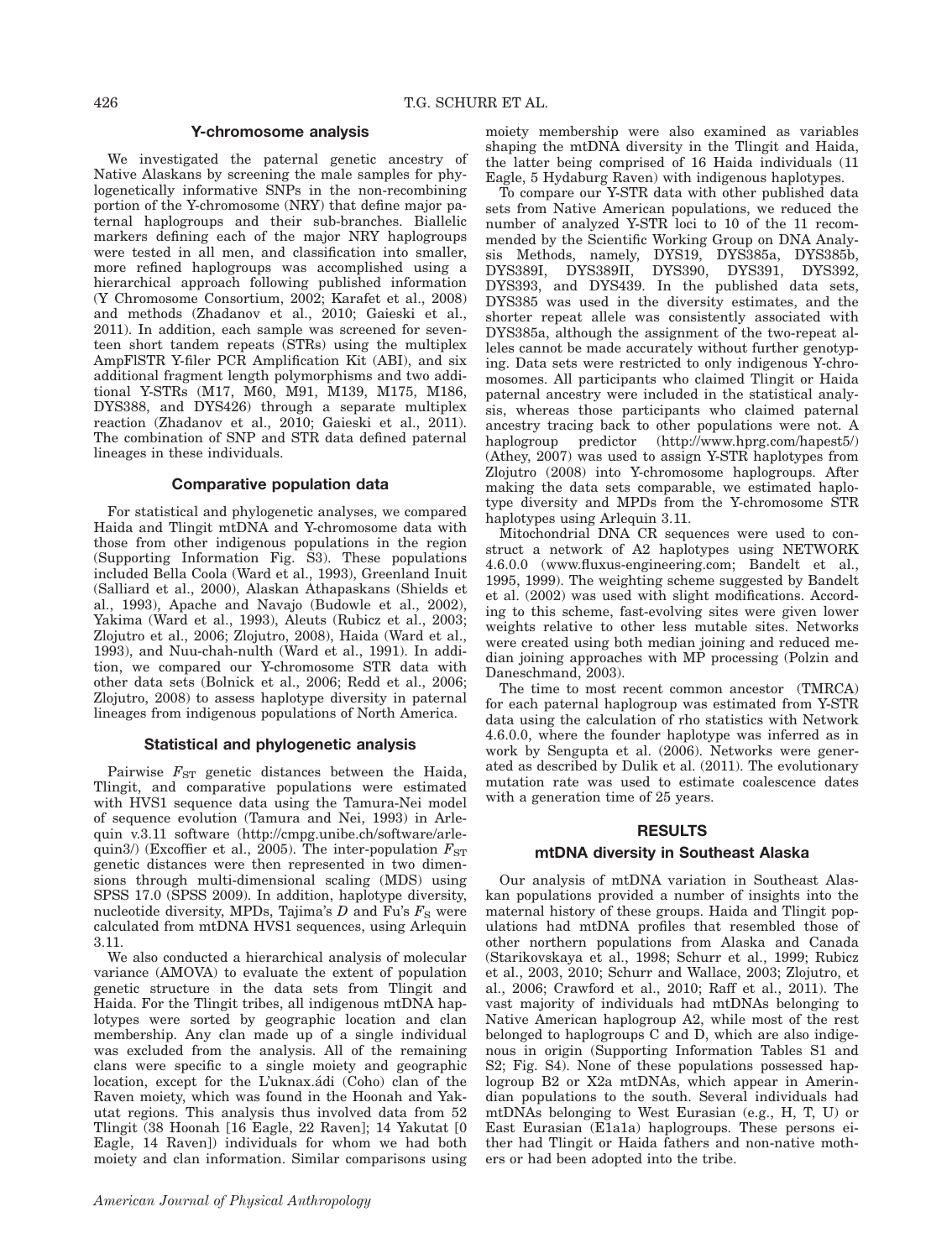A comparison of CR haplotypes in the Haida and Tlingit also revealed intriguing similarities between them (Supporting Information Table S2). All three groups shared two A2 haplotypes, the first being the founder HVS1 haplotype (#1) and the second having additional 16129 and 16311 mutations (#3). Two other A2 HVS1 haplotypes (#2 and #4) were observed in Hoonah and Hydaburg, although the Hydaburg individuals bearing these haplotypes had maternal Tlingit ancestry. These observations suggested that the founder A2 mtDNAs were originally present in both the Tlingit and the Haida, but that the derived HVS1 haplotypes (#2, #3, #4) arose in the Tlingit and were then later spread into the Haida.

A2 haplotypes possessing the 16129 mutation have previously been observed in North, Central, and South American populations (e.g., Ward et al., 1991, 1993; Torroni et al., 1993; Starikovskaya et al., 1998; Johnson and Lorenz, 2006; Tamm et al., 2007). If all of these haplotypes belong to the same maternal lineage, then this distribution suggests that it likely arose in founding Native American populations and was spread with initial settlement of the Americas. However, given the polymorphic nature of the 16129 site (Bandelt et al., 2002; Ruiz-Pesini et al., 2007; Achilli et al., 2008; van Oven and Kayser, 2009), the haplotypes bearing this mutation could appear similar because of the recurrence of this site in the HVS1, hence, would have only distant genetic relationships.

Interestingly, there were differences in the patterns of A2 variation between the two Tlingit populations and between the Tlingit and Haida populations. For example, HVS1 haplotype #7 only appeared in Yakutat Tlingit. This haplotype represents an Athapaskan-specific sublineage of A2 that has been found in Alaska and Canada, and other areas where Athapaskan populations expanded (e.g., US Southwest) (Shields et al., 1993; Torroni et al., 1993; Starikovskaya et al., 1998; Budowle et al., 2002; Rubicz et al., 2003; Schurr and Wallace, 2003). In addition, HVS1 haplotype #9, which is characterized by the 16355 mutation, was observed in only the Haida. It appears to have arisen in this tribe, as it occurs in no other population in the Northwest Coast region, aside from the neighboring Bella Coola, in which similar haplotypes has been observed (Ward et al., 1993).

Native Americans of different ethnic backgrounds also contributed several other A2 haplotypes to the Haida and Tlingit communities. For example, HVS1 haplotype #5 represented an Inuit individual from Hoonah, while HVS1 haplotype #8 belonged to an Inupiaq individual from Yakutat. These A2 mtDNAs are commonly seen in Yupik and Inupiaq populations (Starikovskaya et al., 1998; Schurr et al., 1999; Saillard et al., 2000; Helgaon et al., 2006; Gilbert et al., 2008). Likewise, the unique HVS1 haplotype #6 occurred in a Haida individual with Tsimshian maternal ancestry.

By contrast, haplogroup  $\dot{C}$  and D haplotypes appeared mostly in the Yakutat Tlingit. These included a unique version of C1 (#11) in a Hispanic/Mexican individual who traced her maternal ancestry to Chihuahua, Mexico, and a C1b type (#10) in a Haida individual that differed from the founder C1 by two steps. In addition, a Tlingit individual from Yakutat had a D1 haplotype (#12), while another with Alaskan Athapaskan maternal ancestry had a D2 haplotype (#13) similar to those commonly seen in Chukchi, Siberian Yupik, and Aleut populations (Starikovskaya et al., 1998; Schurr et al., 1999; Rubicz et al., 2003; Zlojutro et al., 2006). However, D4h3 haplotypes were not observed in any of these populations, despite their presence in an ancient sample from the Northwest Coast and modern populations from southwestern North America (Kemp et al., 2007; Perego et al., 2009).

The network of A2 haplotypes confirmed these observations (Fig. 3; Supporting Information Fig. S5). The Haida and Tlingit shared several haplotypes, including #3, although Haida HVS1 haplotype #9 was clearly distinctive relative to others in Tlingit populations. Indeed, the whole mtDNA genome sequence for HVS1 haplotype #9 was quite distinctive relative to any other A2 haplotype that has been characterized in the same way (Supporting Information Table S3). Athapaskan HVS1 haplotype #7, Inupiaq HVS1 haplotype #5, and Tsimshian HVS1 haplotype #6 were also clearly delineated in the network (Supporting Information Fig. S5). Interestingly, the latter three haplotypes lacked the mutation at np 64, which occurs just before the start of the HVS2 region, and which was present in all of the A2 mtDNAs from the Haida and most of those from the Tlingit. The phylogenetic significance of this mutation is not entirely clear. It has been reported as being hypervariable in A2 mtDNAs throughout the Americas (Tamm et al., 2007; Achilli et al., 2008; Perego et al., 2009), although it might possibly delineate two sets of founding A2 haplotypes, one with and one without the mutation (Vilar et al., 2011).

The statistical analysis of Haida and Tlingit HVS1 sequence data also yielded new insights into the genetic diversity within the region. Comparisons of the Haida and Tlingit mtDNA data with those from published data sets showed that populations in Southeast Alaska were generally less diverse than populations from other regions (Supporting Information Table S4). The Nuu-chah-nulth, Bella Coola, and Yakima had greater haplotype diversities than the two Tlingit and two Haida populations. Aleuts and Greenlandic Inuit also had lower diversity estimates, although the Alaskan Athapaskans by Shields et al. (1993) had a higher value, probably because the samples were collected from various tribes in Alaska.

The MDS plot of these  $F_{ST}$  estimates further illustrated the genetic relationships among populations from the circumarctic region (Supporting Information Table S5; Fig. 4). Haida from Hydaburg and Queen Charlotte Island clustered tightly together and separately from Tlingit groups, and were genetically close to Bella Coola, a Northwest Coast Amerindian population. The Yakutat and Hoonah Tlingit were also genetically distant from each other, with Yakutat being closer to Alaskan Athapaskans, Apache and Navajo, in part due to sharing Athapaskan A2 haplotypes with these groups, and Hoonah showing some similarities to both NW Coast Amerindians and the Haida. The Greenland Inuit, Yakima, and Aleuts were all positioned at some distance from the general cluster of Northwest Coast populations. Overall, the  $F_{ST}$  values were generally high, indicating substantial population differentiation.

# Influence of social organization on mtDNA diversity

When mtDNA data were sorted according to the descent groups of Tlingit and Haida individuals, we noted a strong correspondence between mitochondrial haplotype and maternal moiety affiliation (Supporting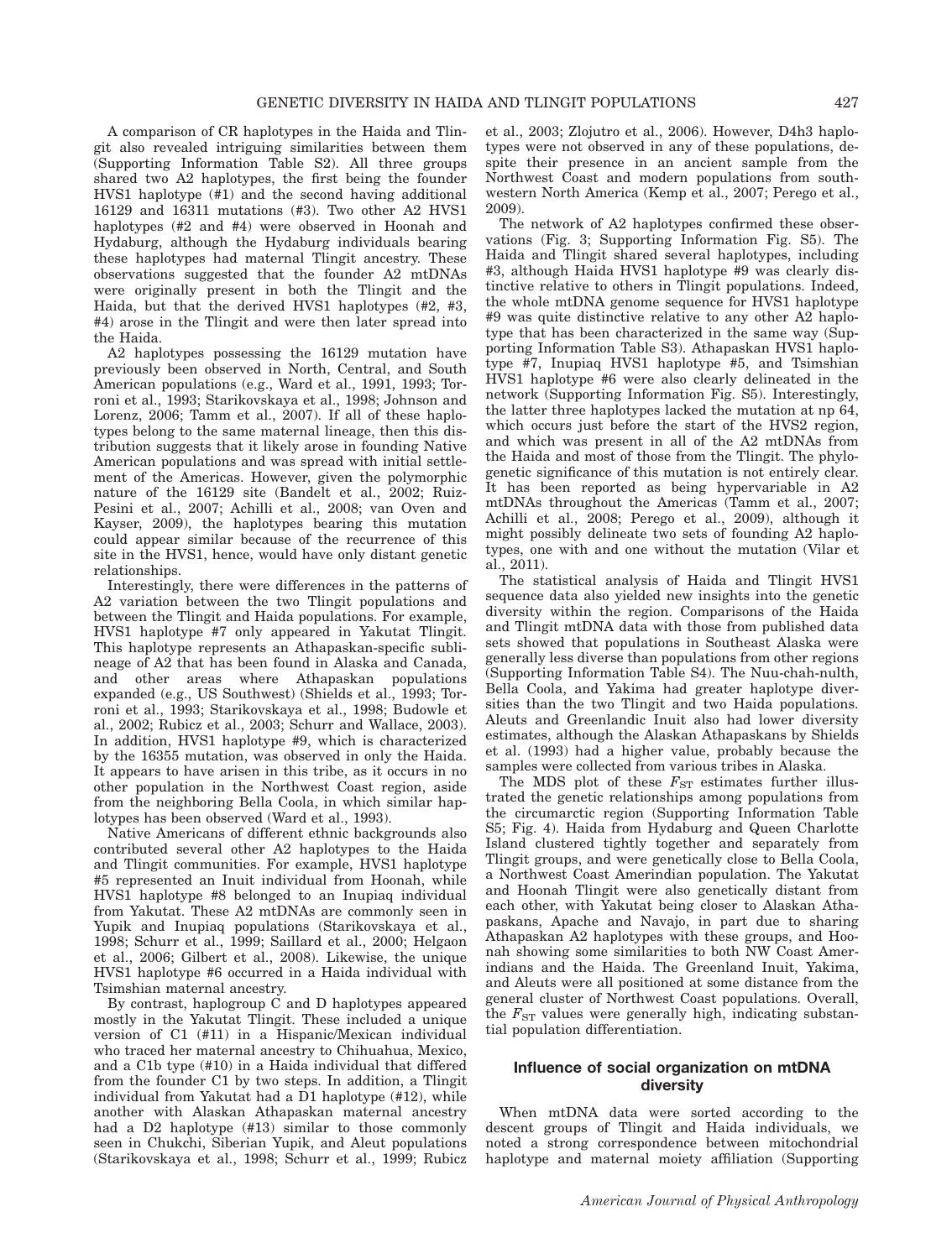

Fig. 3. A reduced-median network of HVS1 sequences from Tlingit and Haida populations. The nodes are shaded to indicate the Alaskan Native population(s) in which an HVS1 sequence appears, with the key appearing in the upper left corner of the figure.



Fig. 4. A MDS plot of  $F_{ST}$  estimates for Tlingit, Haida and comparative indigenous populations.

Information Table S6). In the Yakutat Tlingit, there were striking differences between the Eagle and Raven members, and between clans within each of these moieties. All individuals from the Kwáashk'ikwáan clan had A2 haplotype #7, those from the L'uknax.adi clan had A2 haplotype #3, and an individual with Eyak maternal ancestry who belonged to the Galyax Kaagwaantaan clan (Raven moiety) had D1 haplotype #12. Within the Eagle moiety, individuals adopted into the Teikweidi clan included those having Koyukon Athapaskan (haplotype #13), Inupiaq (haplotype #8), and non-native (haplotype #16) maternal ancestry.

Similar to those for the Yakutat Tlingit, the Hoonah mtDNA data showed a clear distinction between the Eagle and Raven moiety members. Aside from those persons adopted into an Eagle clan, all but one of its members had only the A2 founder HVS1 haplotype #1. The remaining mtDNA haplotypes belonged to Raven clan members. Among these, L'uknax.ádi (Coho Salmon) and T'akdeintaan (Kittywake) members had A2 HVS1 haplotype #3, Kaach.ádi (Land Otter) members had HVS1 haplotype #2, and L'eeneidi (Dog Salmon) had HVS1 haplotype #4. Thus, judging from the clan and mtDNA data, the Eagle and Raven individuals shared virtually no specific mtDNA haplotypes.

In Hydaburg, the Eagle and Raven moieties were also genetically distinguishable from each other. Aside from the A2 founder HVS1 haplotype #1, they shared no other maternal lineages. In fact, based on full CR sequences, even the A2 founder haplotypes in Raven and Eagle individuals differed by the presence or absence of the 189 mutation in the HVS2. Thus, members of the Raven and Eagle moieties in the Kaigani Haida actually shared no specific haplotypes.

Comparison of the mtDNA sequence data at the moiety level for Haida and Tlingit populations hinted at deeper connections between them. In both the Hoonah and Yakutat, A2 HVS1 haplotype #3 occurred in Raven clan members, suggesting a common source for these mtDNAs. By contrast, these kinds of A2 haplotypes belonged to Haida Eagle moiety members. This was an intriguing finding in light of the hypothesized ''foreign" origin of the Eagle moiety in the Haida (Swanton, 1905).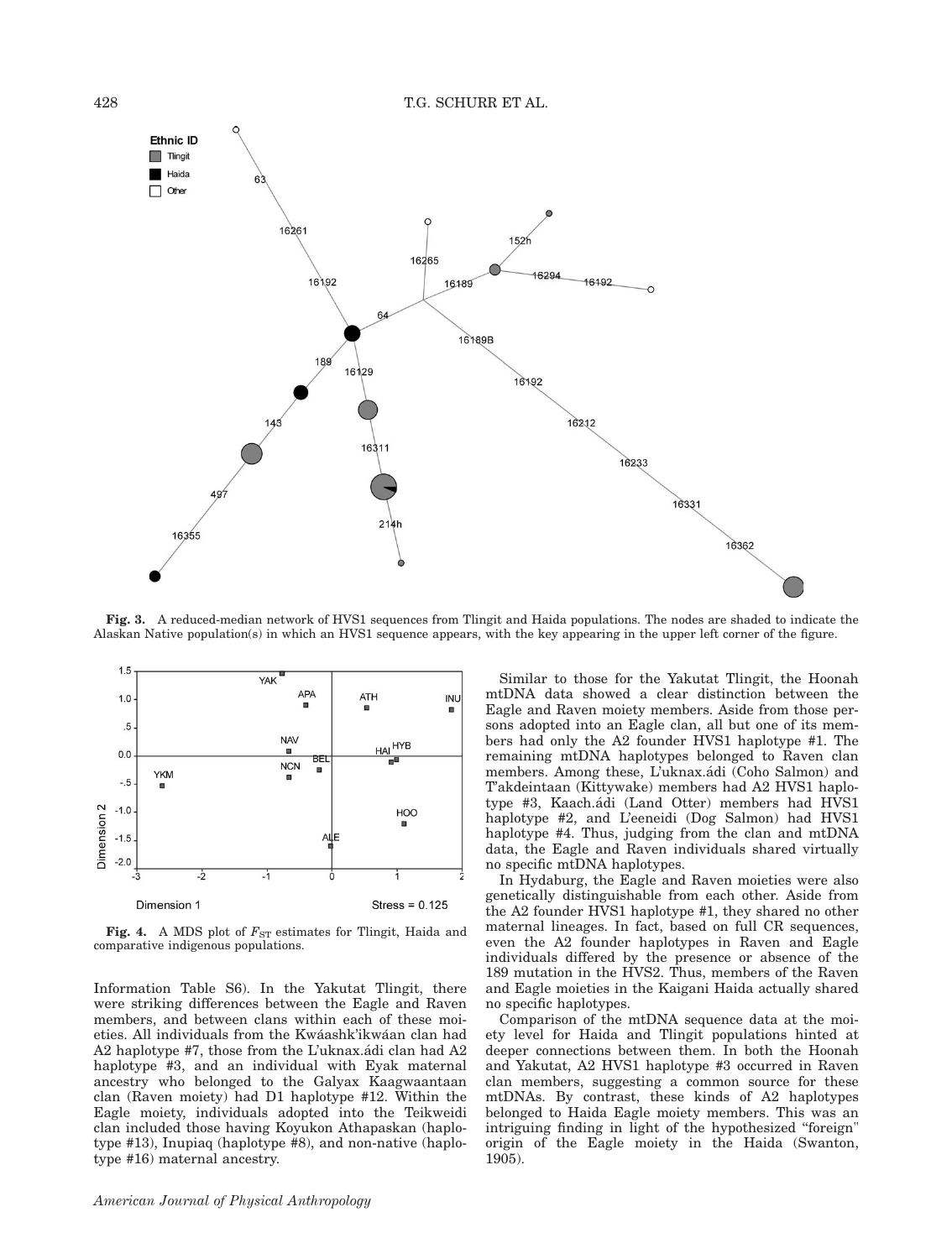TABLE 1. Results of Tlingit and Haida AMOVAs

| Groups                                         | % variation | $P$ -value |
|------------------------------------------------|-------------|------------|
| (a) AMOVA of Hoonah and Yakutat Tlingit mtDNA  |             |            |
| diversity                                      |             |            |
| Moiety                                         |             |            |
| Among group                                    | 0.17        | 0.519      |
| Between population within group                | 97.60       | 0.000      |
| Within Group                                   | 2.23        | 0.000      |
| Geography                                      |             |            |
| Among group                                    | 44.50       | 0.143      |
| Between population within group                | 53.79       | 0.000      |
| Within Group                                   | 1.71        | 0.000      |
| (b) AMOVA of Hoonah Tlingit mtDNA diversity by |             |            |
| moiety                                         |             |            |
| Among group                                    | 71.68       | 0.101      |
| Between population within group                | 22.29       | 0.000      |
| Within Group                                   | 6.03        | 0.000      |
| (c) AMOVA of Tlingit and Haida mtDNA diversity |             |            |
| Moiety                                         |             |            |
| Among group                                    | $-9.39$     | 0.900      |
| Between population within group                | 55.30       | 0.000      |
| Within Group                                   | 54.09       | 0.000      |
| Geography                                      |             |            |
| Among group                                    | 27.94       | 0.200      |
| Between population within group                | 23.46       | 0.000      |
| Within Group                                   | 48.60       | 0.000      |
| Ethnicity                                      |             |            |
| Among group                                    | $-12.63$    | 1.000      |
| Between population within group                | 57.23       | 0.000      |
| Within Group                                   | 55.41       | 0.000      |

When assessing the distribution of mtDNA haplotypes in Haida and Tlingit relative to geography and moiety status using AMOVA, a more complex picture of maternal genetic variation emerged. The first AMOVA involved Hoonah and Yakutat Tlingit, with each clan being grouped into its respective moiety. The resulting Within Group variation was very low Table 1(a), reflecting low levels of diversity within each maternal clan. When the clans were grouped by moiety, the Between Population–Within Group component rose dramatically, indicating significant differences between at least two of the clans in one of the moieties. When the clans were grouped by geography, a significant portion of the variation was shifted into the Among Group component, although the differences were not significant (*P*-value  $\ge$  $(0.1)$ .

The most likely candidate for the clan influencing the AMOVA results was the Humpback Salmon clan from Yakutat. As noted above, this clan belongs to the Raven moiety and has primarily the Athapaskan A2 haplotypes (#7) that is very different from the others present in the Hoonah and Hydaburg areas. These results were also consistent with the large  $F_{ST}$  value between the Hoonah and Yakutat Tlingit (Supporting Information Table S5).

To further assess the effects of the Yakutat samples on these results, data from only the Hoonah region Tlingit clans were subjected to AMOVA. They were grouped only by moiety. This AMOVA produced a very low Within Group, a moderate Between Population–Within Group, and also a very large Among Group value [Table 1(b)]. These results confirmed the genetic differences between the Eagle and Raven moieties in the Hoonah Tlingit, while also pointing to the skewing of the earlier Between Population–Within Group estimate by another clan.

A third AMOVA was conducted with both Haida and Tlingit samples, grouping them by geographic region and moiety. Both moiety and ethnicity produced considerable Between Population–Within Group estimates, while geography generated the highest Among Group value. Interesting, in all analyses, there were never significant Among Group differences at the 5% significance level [Table  $1(c)$ ]. These results could have been influenced by the small sample sizes of the populations as well as the relative lack of Eagle moiety members in Yakutat.

#### Y-chromosome diversity in Southeast Alaska

The analysis of NRY variation in these same populations using SNPs defined a variety of paternal haplotypes in male individuals (Supporting Information Tables S7 and S8; Fig. S4). Some of these haplotypes belonged to haplogroups C3\*, C3b, Q1a\*, and Q1a3a\*, which have been observed in various Native American populations (e.g., Karafet et al., 2001; Lell et al., 2002; Bortolini et al., 2003; Zegura et al., 2004; Bolnick et al., 2006). Others belonged to haplogroups E1b1b1, I1, I2b, J1e and R1b1b2, which are common among European populations (Rosser et al., 2000; Karlsson et al., 2006), or O3a3\*, which is common in Southeast and East Asia groups (Shi et al., 2005; Xue et al., 2006; Zhong et al., 2011). Haplogroups C and Q were found in participants claiming Tlingit or Haida paternal ancestry, with the exception of a single C3\* lineage (Y-STR haplotype #1). All other haplogroups were found in men claiming a non-indigenous paternal ancestor.

Comparison of haplogroup C and Q haplotypes with those present in other Native American communities revealed a distinct pattern of male genetic diversity in Southeast Alaska. As noted above, we identified two branches of haplogroup Q in Southeast Alaskans, these being Q1a\*, defined by the MEH2 SNP, and its derivative Q1a3a\*, defined by the M346 and M3 SNPs. Q1a\* is a paragroup made up of only a handful of individuals, with all other Native Americans falling into the more derived Q1a3\* (M346) and Q1a3a\* haplogroups (Bortolini et al., 2003; Zhadanov et al., 2010; Bisso-Machado et al., 2011; Gaieski et al., 2011). In Southeast Alaska, Q1a\* appeared in only the Tlingit, while Q1a3a\* was present in both the Haida and Tlingit.

The Q1a\* and Q1a3a\* haplotypes were quite diverse when considering their STR profiles. The differences between the two Q1a\* haplotypes were remarkable, as they varied at 12 out of 19 STR loci, while the Q1a3a\* haplotypes differed amongst themselves at 6–8 STR loci, on average. In fact, based on these data, every single Q haplotype in the Haida and Tlingit was found to be unique. This level of diversity suggested that these Q Ychromosomes might represent paternal lineages that have persisted and diversified in the region for thousands of years. Consistent with this view, the TMRCA for the Q1a3a\* Y-chromosomes present in the Tlingit and Haida was 10,120 years  $\pm$  2,200, using rho statistics and the evolutionary mutation rate, a date consistent with earlier estimates for the age of the M3 mutation in the Americas (Zegura et al., 2004).

In addition, we detected haplogroup C3\* (M217) and C3b (P39) haplotypes in the Tlingit. These findings were consistent with other studies that have shown haplogroup C to be present in Athapaskan and Algonquian populations from North America (Bortolini et al., 2003; Zegura et al., 2004; Bolnick et al., 2006; Malhi et al., 2008). However, previous studies did not analyze a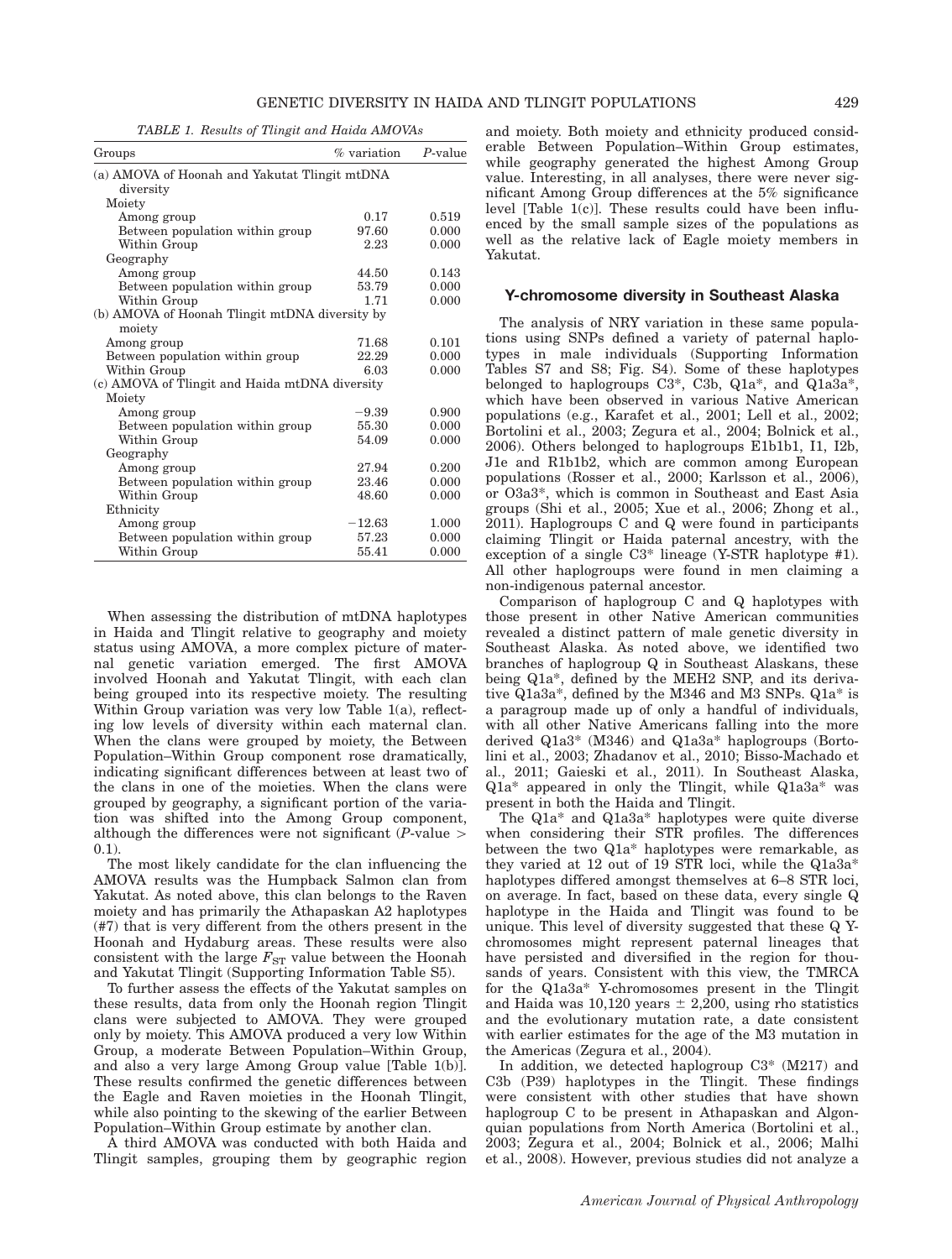TABLE 2. Y-STR haplotype diversity of indigenous Y-chromosomes in Haida, Tlingit and Aleut

|                           | Hoonah Tlingit    | Yakutat Tlingit   | Haida             | Aleuts            |
|---------------------------|-------------------|-------------------|-------------------|-------------------|
| Sample number             |                   |                   |                   | 21                |
| Haplotype number          |                   |                   |                   |                   |
| Haplotype diversity       | $0.978 \pm 0.054$ | $1.000 \pm 0.500$ | $1.000 \pm 0.000$ | $0.924 \pm 0.035$ |
| Mean pairwise differences | $6.000 \pm 3.125$ | $9.000 \pm 6.708$ | $0.000 \pm 0.000$ | $4.771 \pm 2.429$ |

sufficient number of SNP markers to delineate the different kinds of C haplotypes that were present in their study populations.

Approximately half of the NRY haplotypes were non-indigenous in origin. Of these, haplogroups I1 and I2b occurred only in Hydaburg. This observation was consistent with a number of Haida families having male ancestors who, over the past several generations, came to the region from Scandinavia or northern Europe, where such haplogroups are common (Rosser et al., 2000; Karlsson et al., 2006). The other West Eurasian haplogroups appeared largely in individuals from Hoonah and Yakutat. Haplogroup R1b1b2 was especially common in these tribes, which was not surprising given that the male ancestors of these families traced their roots directly to Denmark, Germany, Ireland, Netherlands, Norway, Russia, Spain, or Sweden, where this paternal haplogroup is ubiquitous (Balaresque et al., 2010; Myres et al., 2010).

Interestingly, one Tlingit man from Yakutat possessed a Y-chromosome from haplogroup O3a3, which is typically seen in Southeast and East Asia. Although he selfidentified as a Tlingit (having a Tlingit mother), he had a Filipino father. In fact, a number of Tlingit men and women had Filipino grandparents on the maternal or paternal sides of their families based on their genealogies, particularly in Yakutat. In such cases, women who had Filipino ancestry traced it through their paternal grandfathers, or men traced it through their paternal grandmothers. Thus, given the inheritance patterns of mtDNA and Y-chromosomes, the Filipino genetic lineages from these family members were not sampled.

To further explore Y-chromosome diversity in circumarctic populations, we compared our data with those from other native North American populations for which core Y-STR data were available. Our results revealed that Y-STR diversity in the Tlingit and Haida was relatively similar to that seen in other Native American populations (Table 2). The diversity value for the Hoonah Tlingit was 0.978, whereas that for the Yakutat Tlingit and Hydaburg Haida was 1.000 because of small sample sizes. Diversity estimates for Aleuts (Zlojutro, 2008) were recalculated without non-indigenous haplotypes. The resulting diversity estimate for Aleut haplogroup Q lineages was 0.924 instead of 0.990, well below the estimates seen in Southeast Alaska. The Tlingit and Haida values fell in the range of estimates for indigenous eastern North American populations (Bolnick et al., 2006) as well as those from Native Americans analyzed by Redd et al. (2006). It is likely that estimates from the latter are inflated, as recent admixture was not accounted for in this analysis.

To conduct a comparable analysis with the Aleut data from Zlojutro (2008), we had to run the Aleut Y-STR haplotypes through a haplogroup predictor to identify the indigenous paternal lineages to which they belonged (Athey, 2007). Overall, this haplogroup predictor worked well, although a few of the Y-STR haplotypes seemed to be misclassified. Nevertheless, we identified most, if not all, indigenous Y-chromosomes in the Aleut villages, which represented only 15.3% of Aleut men (Zlojutro, 2008). The indigenous Y-chromosomes from Southeast Alaska made up approximately 50% of the total, which is similar to frequencies of indigenous Y-chromosomes in eastern North America (Bolnick et al., 2006).

# **DISCUSSION** Genetic variation in Southeast Alaska

Our analysis of mtDNA and Y-chromosome variation in Haida and Tlingit individuals provides new insights into the genetic history of indigenous populations from Southeast Alaska. Although the sample sizes for these populations are small, the resulting data, viewed in the context of ethnographic and genealogical evidence, appear to be generally representative of the communities in which we worked, thereby allowing us to make reasonably strong inferences about their population histories.

A primary objective of this study was to assess the genetic affinities of Haida and Tlingit populations with other native communities in North America. Overall, the Haida and Tlingit show a mostly ''northern'' genetic profile similar to that of circumarctic populations. This profile is marked by the high frequency of haplogroup A2 and the presence of haplogroup D2. Yet, specific A2 haplotypes differed. For example, A2b lineages that are common in Arctic populations were not found in Tlingit and Haida. The Southeast Alaskan groups also lack haplogroup B2 and X2a mtDNAs and exhibit very low frequencies of C1 and D1 haplotypes. These haplogroups are commonly seen in Amerindian populations such as the Nuu-chah-nulth, Bella Coola, Yakima, and other tribes located south of this region (Ward et al., 1991, 1993; Shields et al., 1993), and are also present in the Navajo and Apache due to their intermarriage with Puebloan and other Amerindian population since entering the American Southwest some 500–1,000 years ago (e.g., Budowle et al., 2002).

In addition, while observed in certain Amerindian populations living in mainly coastal areas in southwestern North America and western South America (Rickards et al., 1999; Schurr, 2004; Perego et al., 2009), D4h3 haplotypes are not present in either the Haida or Tlingit, despite its presence in the prehistoric On Your Knees Cave male from Prince of Wales Island (Kemp et al., 2007). This pattern of mtDNA diversity suggests that the haplogroups initially brought to the Northwest Coast have been replaced by those ancestral to the Haida, Tlingit, and other Northwest Coast tribes in the region.

#### Tlingit population history

Our genetic data provide new insights into the population history of Tlingit populations from Southeast Alaska. In some respects, the Hoonah and Yakutat tribes are genetically similar to each other, with both having two of the most common HVS1 haplotypes present in the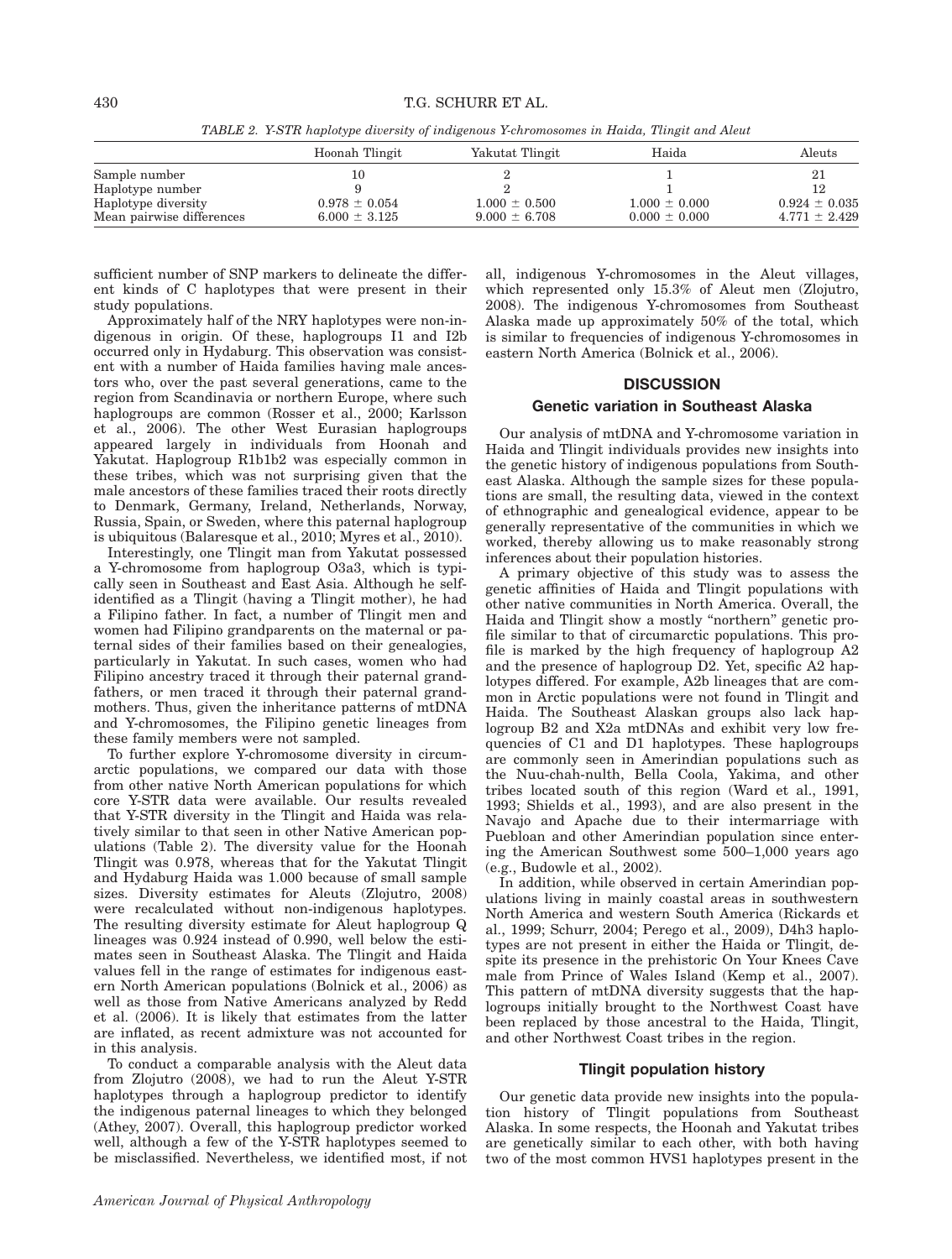region (#1 and #3). This finding suggests that these A2 mtDNAs could have been part of the original maternal gene pool for Tlingit populations, and is consistent with ethnographic evidence for the origins of certain Yakutat clans in Hoonah (de Laguna, 1972, 1990b). They both also have Q1a, Q1a3a\*, and C3\* Y-chromosome haplotypes, suggesting they could potentially have a common or similar paternal ancestry, although no specific STR haplotypes are shared between them.

At the same time, while being linguistically and culturally similar, the two Tlingit tribes are genetically distinctive from each other. The Yakutat Tlingit show stronger maternal genetic ties to Athapaskan groups from interior Alaska than do the Hoonah Tlingit, and is the only population with the Athapaskan-specific A2 haplotype (#7). A single Yakutat individual with Koyukon Athapaskan maternal ancestry also has a D2 haplotype (#13), which appear mostly in Alaskan Aleut, Athapaskan, and Inupiaq groups, as well as the Siberian Chukchi (Starikovskaya et al., 1998; Saillard et al., 2000; Rubicz et al., 2003; Zlojutro et al., 2006; Gilbert et al., 2008). In addition, as previously noted, a number of Yakutat participants have parents or grandparents who were born in the Alsek River or Dry Bay area, while others were noted to have Eyak maternal grandparents. Thus, the Yakutat haplotype distribution likely reflects extensive interactions with Athapaskan populations from interior of south-central Alaska, and possibly also the assimilation of smaller ethnic groups like the Eyaks (de Laguna, 1972, 1990b; Emmons, 1991).

The Hoonah Tlingit, on the other hand, exhibit mainly A2 founder haplotypes (#1) and those derived from it (#2 and #3), one of which is also seen in the Yakutat Tlingit (#3). They also lack the A2 sublineage that is observed in many other Athapaskan-speaking tribes. As a consequence, they show greater genetic similarities to the Haida and Northwest Coast Indian populations than to the Yakutat Tlingit. These affinities might possibly reflect the sharing of mtDNA haplotypes with the Haida and Tsimshian, with whom they have exchanged marital partners in the recent past, and which are mirrored by cultural influences on Tlingit populations from these neighboring tribes in the form of iconography and clan name identification (de Laguna, 1972, 1990a; Blackman, 1990; Emmons, 1991). This pattern also generally supports evidence suggesting that certain Tlingit clans originated in the area defined by the Nass River in British Columbia and Stikine River in Southeast Alaska (de Laguna, 1990b).

Such differences could also possibly reflect more ancient population subdivisions that resulted from cultural and geographic isolation. Previous linguistic studies noted several distinct dialect groups in Southeast Alaska, with the Yakutat belonging to the Gulf Coast group and Hoonah belonging to the Northern group (de Laguna, 1990a). This linguistic divergence would imply that Tlingit groups underwent regional genetic differentiation within Southeast Alaska. Under this scenario, the Tlingit emerged from a common Northwest Coast gene pool that had developed by 5,000 years ago, and then diverged from each other linguistically and genetically as they expanded throughout the region, while also being influenced by neighboring indigenous populations.

# Haida population history

Our data indicate that the Haida are genetically distinctive from Tlingit populations. They have mostly mtDNA A2 founder haplotypes (#1), which, interestingly, are more diverse at the HVS2 level than those in the Tlingit, as well as others that were obtained through intermarriage with Tlingit groups (#2 and #4), based on genealogical information. They also possess a haplotype (#9) that is not seen in the Tlingit or other Northwest Coast populations, aside from the geographically adjacent Bella Coola (Ward et al., 1993), and also have a Q1a3a\* haplotype distinct from those seen in the Tlingit. In addition, the Haida from Hydaburg are genetically closest to Haida from Queen Charlotte Island in Canada. This is not a surprising finding because the Haida only began expanding into the Prince of Wales Island during the past few centuries, displacing the Tongass Tlingit groups living there.

Furthermore, genetic distance estimates based on mtDNA HVS1 data show the Haida to have greater genetic affinities with Northwest Coast Amerindian than Athapaskan tribes. In this regard, Ward et al. (1993) believed that the similarities between the Haida and Bella Coola were due to a recent shared origin of the two populations, despite the fact that the Haida speak a Na-Dene language and the Bella Coola an Amerind one. By contrast, Lorenz and Smith (1997) asserted that the similarities between the Bella Coola and the Haida were not due a recent common origin of both populations, but rather reflected recent gene flow between them after the Bella Coola migrated into the area. Given the lack of haplogroup B2 and D1 mtDNAs in the Haida and the distribution of the A2 haplotypes described above, our data support the view that recent gene flow has produced the observed patterns of mtDNA diversity in the Haida and Bella Coola. Furthermore, based on the current genetic evidence, the Haida appear not to be closely related to adjacent Tlingit populations, with the pattern of genetic diversity in this population reflecting some degree of isolation from neighboring tribes.

# Genetic and linguistic diversity in the Na-Dene linguistic family

Another goal of this study was to investigate the relationship between linguistic and genetic diversity for populations assigned to the Na-Dene linguistic family, specifically, the inclusion of Haida in the family with Athapaskan, Eyak, and Tlingit. As noted above, we observe differences in mtDNA composition between the Haida and the Tlingit. In addition to their distinct mtDNA profile, the Haida lack A2a haplotypes (#7) seen in many other Athapaskan tribes (Shields et al., 1993; Torroni et al., 1993; Starikovskaya et al., 1998; Budowle et al., 2002; Schurr and Wallace, 2003), although this is also true for the Hoonah Tlingit. The Q1a3a\* Y-chromosome observed in the Haida (#20) is also distinctive compared to those in Tlingit groups, although it represents a single male lineage in this population. Together, these data suggest that the Haida do not share a recent common ancestry with the Tlingit.

Thus, we observe only modest genetic evidence for the composition of the Na-Dene stock as originally proposed by Sapir (1915), in which Haida and AET populations share a common genetic ancestry. However, this interpretation is not supported by previous analyses of Haida and AET languages. While linguistically influenced by Tlingit tribes as they expanded northward from their Canadian homeland, the Haida are viewed as speaking a Na-Dene language by a number of Native American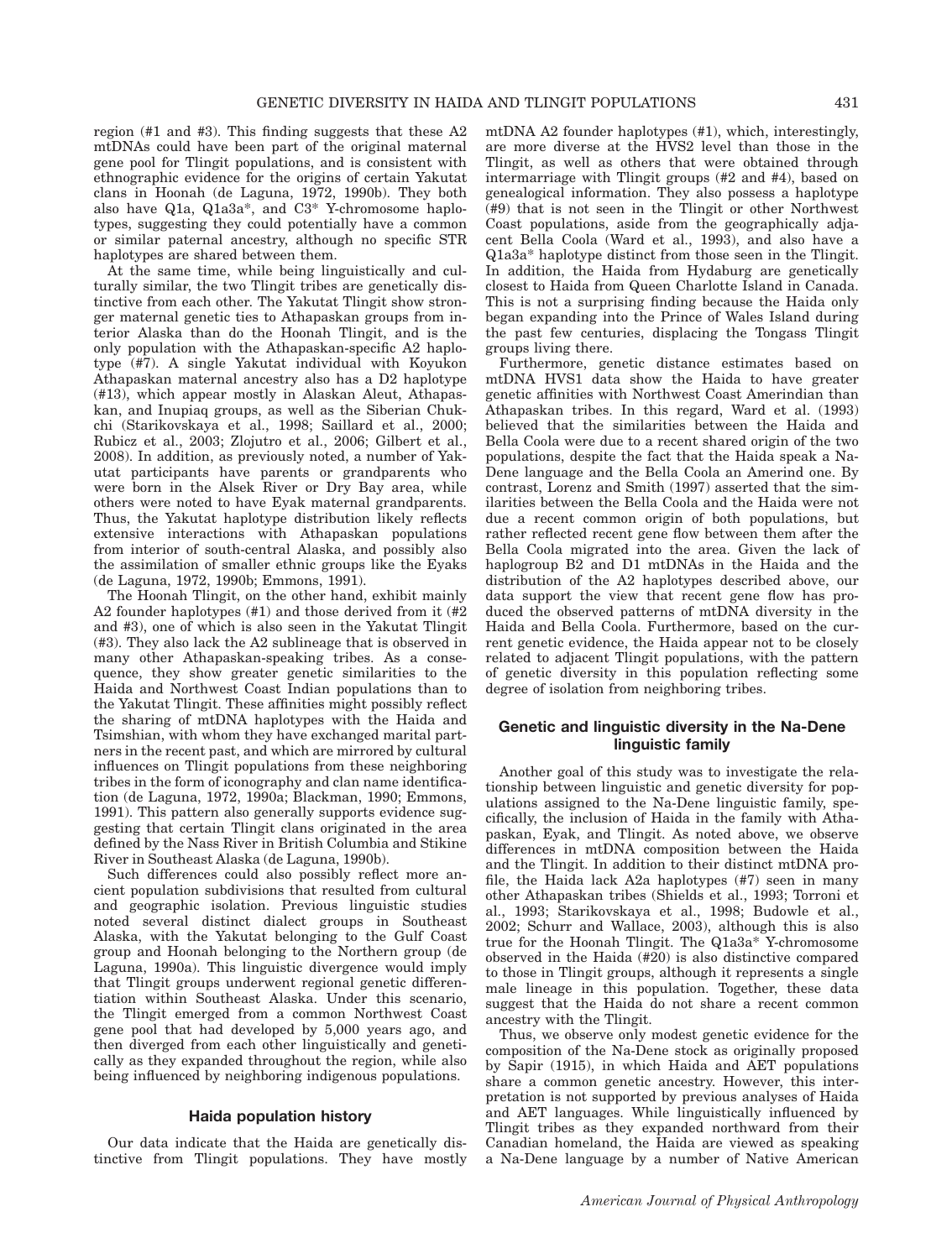linguists (Greenberg et al., 1986; Manaster Ramer, 1996; Ruhlen, 1998; Enrico, 2003). Thus, if the Haida share deeper linguistic ties with AET speaking populations, then they have since diverged from them genetically, albeit with some gene flow due to interactions with neighboring populations.

# mtDNA diversity and clan status

As noted previously, ethnographic studies indicated that clan status in the Haida and Tlingit is based on matrilineal descent. Traditionally, a member of the Eagle Clan married someone from the Raven clan, and vice versa. However, the strictness of this practice has waned somewhat over the past century, partly due to intermarriage with non-native persons. For this reason, we were uncertain as to whether the mtDNA data would show any correspondence with the clan status of the participants.

In fact, there was a strong association between the maternal clan status and mtDNA haplotype background of individuals from Yakutat, Hoonah, and Hydaburg. In general, it was possible to distinguish members of the Tlingit Eagle and Raven moieties from each other based on the mtDNA haplotype composition of each social grouping. Members of the Raven moiety in Yakutat had either  $#2$  and  $#3$  haplotypes (L'uknax. adi clan) or Athapaskan-specific A2 haplotypes (#7) (Kwáashk'ikwáan clan) because of previous interactions with Ahtna Athapaskan populations, with another Raven individual from the Gaanax.ádi clan having D1 haplotype (#12). Because all of the Eagle clan members involved in this study had been adopted into the Tekiweidi clan, they exhibited a mixture of different maternal haplotypes.

We observed the same pattern for Eagle and Raven moieties in the Hoonah Tlingit. The Eagle and Raven members shared no mtDNA haplotypes, except for #4. This was an intriguing finding because, while many of their clans apparently arose in the Hoonah region, the ancestors of a number of tribal members came from clans originating in other parts of the traditional Tlingit territory that encompassed the Northern and Southern subdialect regions (de Laguna, 1990a). Furthermore, both the Hoonah and Yakutat A2 haplotypes #3 occurred only in Raven clan members, suggesting a common source for these mtDNAs, and the genetic divergence of these two moieties some time ago. These results are consistent with information obtained through ethnographic studies of Tlingit tribes (de Laguna, 1972, 1990a; Emmons, 1991) and recent genealogical data, and indicate that matrilineal kinship and clan-based marriage practices continue to shape mtDNA variation in the Tlingit today.

Similarly, we observed genetic differences by moiety in the Kaigani Haida from Hydaburg. Accordingly, Raven and Eagle moiety members did not share any haplotypes when considering the entire CR sequences of the participants. However, the correspondence between moiety status and specific mtDNA haplotypes is not as strong as seen in the Tlingit populations. This pattern might reflect the mixing of lineages from formerly separated groups that resulted from the consolidation of smaller Haida communities in the early 20th century. In addition, whereas A2 haplotype #3 occurred in Tlingit Raven clan members, these kinds of mtDNAs appeared in Haida Eagle clan members. This observation is intriguing in light of the fact that, based on ethnographic information, clans belonging to the Haida Eagle moiety would be placed in the Tlingit Raven moiety (Blackman, 1990) and might even have originated in a different tribe (Swanton, 1905). Hence, judging from this evidence, these Tlingit and Haida subdivisions might possibly have deeper genetic connections between them than indicated here.

#### Historical admixture

The genetic data from the Haida and Tlingit confirm genealogical and historical evidence of intermarriage with non-indigenous persons. A number of Tlingit women have married men of non-native descent over the past several generations. These men, who have paternal Swedish, Danish, German, Scotch-Irish-English, and Filipino descent, came to Alaska to fish commercially, hunt whales, work in mines, timber forests, or serve at American military bases in Alaska. In the case of the O3a3\* haplotype in the Tlingit, this finding is consistent with the economic history of Southeast Alaska where, during the early to mid-1900s, mostly male Filipinos were hired to work in Alaskan salmon canneries. These men subsequently established ties with members of such Alaska Native tribes as the Tlingit, Haida, Aleut, and Tsimshian, and often married into these communities (Cordova, 1983; Bacho, 1988; Bucholdt, 1996; Barton, 2011). In addition, some Haida and Tlingit men have married non-native women, most of whom having been formally adopted into their respective communities. Regardless of their non-native ancestry, these individuals are considered members of Haida and Tlingit tribes.

# **CONCLUSIONS**

In summary, our genetic data reinforce perspectives on Haida and Tlingit history that come from archeological, ethnographic, and linguistic studies. The Tlingit are genetically different from the Haida, are themselves genetically subdivided, and have distinct genetic affinities with surrounding Athapaskan and Northwest Coast populations. The limited sharing of certain mtDNA haplotypes by Haida and Tlingit populations suggests only in recent times has there been population interactions leading to intermarriage, hence, gene flow, between them. In addition, we observed considerable diversity in the Q1a\* and Q1a3a\* paternal haplotypes in the Tlingit, implying their antiquity in the region and possibly greatly diversity in founding Y-chromosome haplogroups than previously appreciated. In this regard, our estimates of Q-M3 diversity were consistent with those obtained from other Native American populations. Additional details about the history of Haida and Tlingit peoples will emerge from comparative studies with other Alaskan Native populations, such as Yupik, Inupiaq, and Athapaskan groups from Alaska and Canada, and through whole mtDNA genome sequencing, expanded NRY SNP genotyping and analysis of autosomal loci in these populations.

#### ACKNOWLEDGMENTS

The authors express their gratitude for the participation by Tlingit and Haida individuals in this study, and the support of this study by the Huna Indian Association, the Huna Totem Corporation, the Huna Heritage Foundation, the Yakutat Tlingit Tribe, and the Hydaburg Cooperative Association. The authors also thank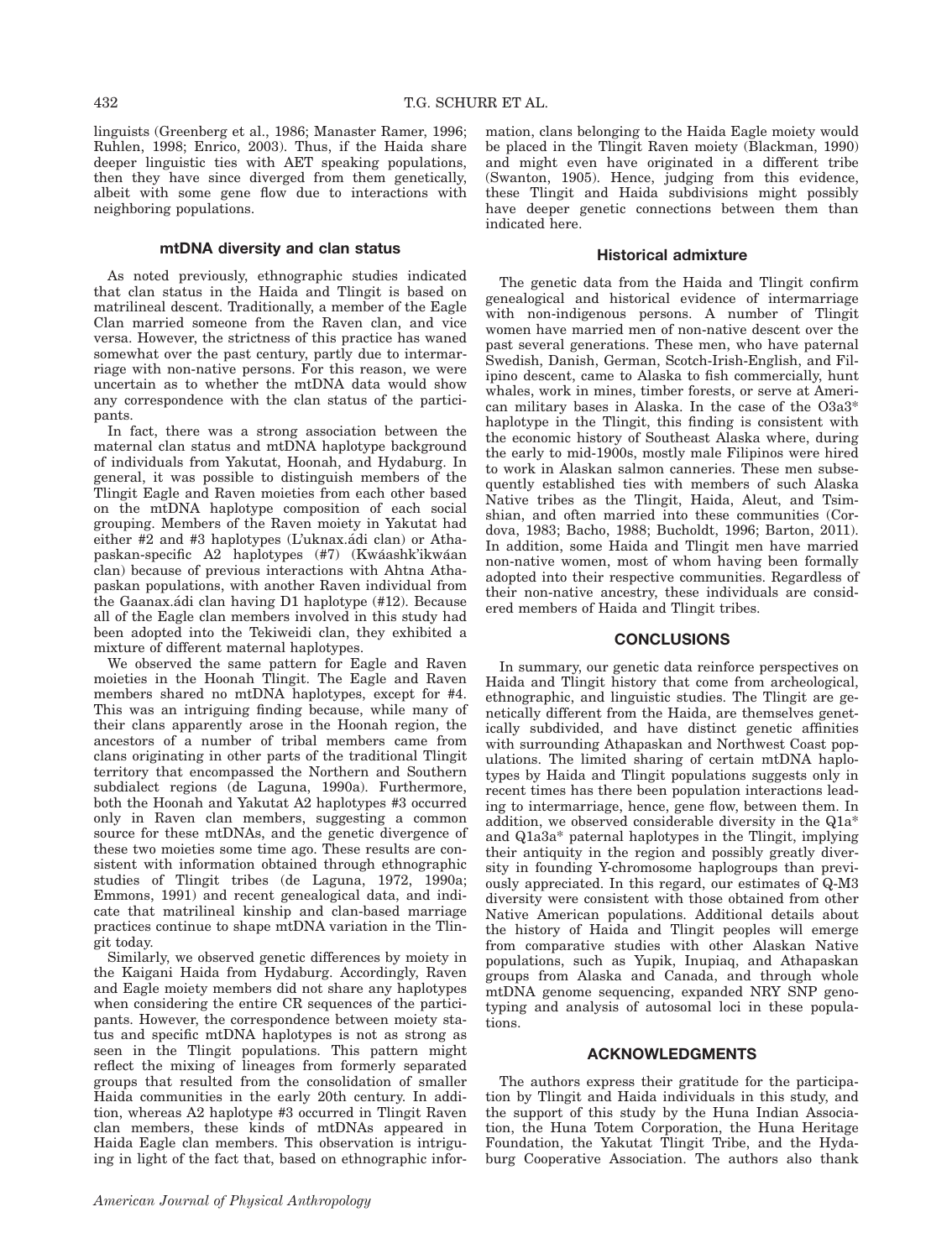Kathy Miller and Kathryn Hurtley, past and present Executive Directors of the Huna Heritage Foundation, and Grace Villareal and Robert Starbard from the Huna Indian Association, for their facilitation of our research in Southeast Alaska. In addition, they thank Merritt Ruhlen for his constructive comments on the manuscript, and Janet Ziegle from Applied Biosystems for providing technical assistance with the DNA analysis. Finally, the authors thank two anonymous reviewers for their constructive feedback on this manuscript.

# LITERATURE CITED

- Achilli A, Perego UA, Bravi CM, Coble MD, Kong QP, Woodward SR, Salas A, Torroni A, Bandelt HJ. 2008. The phylogeny of the four pan-American MtDNA haplogroups: implications for evolutionary and disease studies. PLoS One 3:e1764. Ackerman RE. 1992. Earliest stone industries on the North Pa-
- cific coast of North America. Arctic Anthropol 29:18–27.
- Ackerman RE. 1996. Ground Hog Bay 2. In: West FH, editor. American beginnings: prehistory and paleoecology of Beringia. Chicago: University of Chicago Press. p 424–430.
- Ames KM, Maschner HDG. 1999. Peoples of the northwest coast. Their archaeology and prehistory. London: Thames and Hudson.
- Anderson S, Bankier AT, Barrell BG, de Bruijn MH, Coulson AR, Drouin J, Eperon IC, Nierlich DP, Roe BA, Sanger F, Schreier PH, Smith AJ, Staden R, Young IG. 1981. Sequence and organization of the human mitochondrial genome. Nature 290:457–465.
- Andrews RM, Kubacka I, Chinnery PF, Lightowlers RN, Turnbull DM, Howell N. 1999. Reanalysis and revision of the Cambridge reference sequence for human mitochondrial DNA. Nat Genet 23:147.
- Athey W. 2007. Haplogroup predictor (/www.hprg.com/hapest5/). Accessed on 23 February 2012.
- Bacho P. 1988. Alaskeros: a documentary exhibit on pioneer Filipino cannery workers. Seattle: IBU/ILWU Region 37.
- Balaresque P, Bowden GR, Adams SM, Leung H-Y, King TE, Rosser ZH, Goodwin J, Moisan J-P, Richard C, Millward A, Demaine AG, Barbujani G, Previdere C, Wilson IJ, Tyler-Smith C, Jobling MA. 2010. A predominantly Neolithic origin for European paternal lineages. PLoS Biol 8:e1000285.
- Bandelt HJ, Forster P, Röhl A. 1999. Median-joining networks for inferring intraspecific phylogenies. Mol Biol Evol 16:37–48.
- Bandelt HJ, Forster P, Sykes BC, Richards MB. 1995. Mitochondrial portraits of human populations. Genetics 141:743–753.
- Bandelt H-J, Quintana-Murci L, Salas A, Macaulay V. 2002. The fingerprint of phantom mutations in mitochondrial DNA data. Am J Hum Genet 71:1150–1160.
- Barton MP. 2011. Alaska. Encyclopedia of immigration (http:// immigration-online.org/330-alaska.html). Accessed on 22 February 2012.
- Berton P. 1959. The Klondike fever; the life and death of the last great gold rush. Knopf: New York.
- Bisso-Machado R, Jota MS, Ramallo V, Paixâo-Côrtes VR, Lacerda DR, Salzano FM, Bonatto SL, Santos FR, Bortolini MC. 2011. Distribution of Y-chromosome Q lineages in Native Americans. Am J Hum Biol 23:563–566.
- Black LT. 2004. Russians in America: 1732–1867. Anchorage: University of Alaska Press.
- Blackman MB. 1990. Haida: traditional culture. In: Suttles W, editor. Handbook of North American Indians, Vol. 7, Northwest Coast. Washington, DC: Smithsonian Institution Press. p 240–260.
- Bolnick DA, Bolnick DI, Smith DG. 2006. Asymmetric male and female genetic histories among Native Americans from eastern North America. Mol Biol Evol 23:2161–2174.
- Borneman WR. 2004. Alaska: saga of a bold land from Russian fur traders to the Gold Rush, extraordinary railroads, World War II, the oil boom, and the fight over ANWR. New York: Harper-Collins.
- Bortolini MC, Salzano FM, Thomas MG, Stuart S, Nasanen SP, Bau CH, Hutz MH, Layrisse Z, Petzl-Erler ML, Tsuneto LT, Hill K, Hurtado AM, Castro-de-Guerra D, Torres MM, Groot H, Michalski R, Nymadawa P, Bedoya G, Bradman N, Labuda D, Ruiz-Linares A. 2003. Y-chromosome evidence for differing ancient demographic histories in the Americas. Am J Hum Genet 73:524–539.
- Bosch E, Calafell F, Rosser ZH, Nørby S, Lynnerup N, Hurles ME, Jobling MA. 2003. High level of male-biased Scandinavian admixture in Greenlandic Inuit shown by Y-chromosomal analysis. Hum Genet 112:353–363.
- Buchholdt T. 1996. Filipinos in Alaska, 1788–1958. Anchorage: Aboriginal Press.
- Budowle B, Allard MW, Fisher CL, Isenberg AR, Monson KL, Stewart JE, Wilson MR, Miller KW. 2002. HVI and HVII mitochondrial data in Apaches and Navajos. Int J Legal Med 116:212–215.
- Carlson RL. 1990. Cultural antecedents. In: Suttles W, editor. Handbook of North American Indians, Vol. 7, Northwest Coast. Washington, DC: Smithsonian Institution Press. p 60–69.
- Cordova F. 1983. Filipinos: forgotten Asian Americans: a pictorial essay 1763-circa 1963. Dubuque: Kendall/Hunt.
- Crawford MH, Rubicz RC, and Zlojutro M. 2010. Origins of Aleuts and the genetic structure of populations of the archipelago: molecular and archaeological perspectives. Hum Biol  $82:695 - 717.$
- Dauenhauer NM, Dauenhauer RL, Black LT, editors. 2008. Anooshi Lingit Aani Ka, Russians in Tlingit America: the Battles of Sitka, 1802 and 1804. Seattle: University of Washington Press.
- Davis SD. 1990. Prehistory of southeastern Alaska. In: Suttles W, editor. Handbook of North American Indians, Vol. 7, Northwest Coast. Washington, DC: Smithsonian Institution Press. p 197–202.
- de Laguna F. 1972. Under Mount Saint Elias: the history and culture of the Yakutat Tlingit. Smithsonian Contributions to Anthropology , Vol.7. Washington, DC: Smithsonian Institution Press.
- de Laguna F. 1990a. Tlingit. In: Suttles W, editor. Handbook of North American Indians, Vol. 7, Northwest Coast. Washington, DC: Smithsonian Institution Press. p 203–239.
- de Laguna F. 1990b. Eyak. In: Suttles W, editor. Handbook of North American Indians, Vol. 7, Northwest Coast. Washington, DC: Smithsonian Institution Press. p 189–196.
- de Laguna F, Riddell FA, McGeein DF, Lane KS, Freed JA, Osborne C. 1964. Archeology of the Yakutat Bay Area, Alaska. Washington, DC: U.S. Government Printing Office.
- Dulik MC, Osipova LP, Schurr TG. 2011. Y-chromosome variation in Altaian Kazakhs reveals a common paternal gene pool for Kazakhs and the influence of Mongol expansions. PLoS One 6:e17548.
- Emmons GE. 1991. The Tlingit Indians. Anthropological Papers of the American Museum of Natural History, Vol. 70. Edited with additions by Frederica De Laguna. New York: American Museum of Natural History.
- Enrico J. 2003. Haida syntax, (2 volumes). Lincoln: University of Nebraska Press.
- Enrico J. 2005. Haida dictionary: Skidegate, Masset, and Alaskan dialects, (2 volumes). Fairbanks: Alaska Native Language Center.
- Excoffier L, Laval G, Schneider S. 2005. Arlequin ver. 3.0: an integrated software package for population genetics data analysis. Evol Bioinformat Online 1:47–50.
- Fairbanks JA. 1989. Art of the Northern Tlingit. Seattle: University of Washington Press.
- Fedorova LG. 1973. The Russian population in Alaska and California: late 18th century—1867. In: Pierce RA and Donnelly MS, editors and translators. Kingston, Ontario: Limestone Press.
- Frost O. 2003. Bering: the Russian discovery of America. New Haven: Yale University Press.
- Gaieski JB, Owings AC, Vilar MG, Dulik MC, Gaieski D, Gittelman RM, Dulik MC, Lindo J, Gau L, Schurr TG,The Genographic Consortium. 2011. Genetic ancestry and indigenous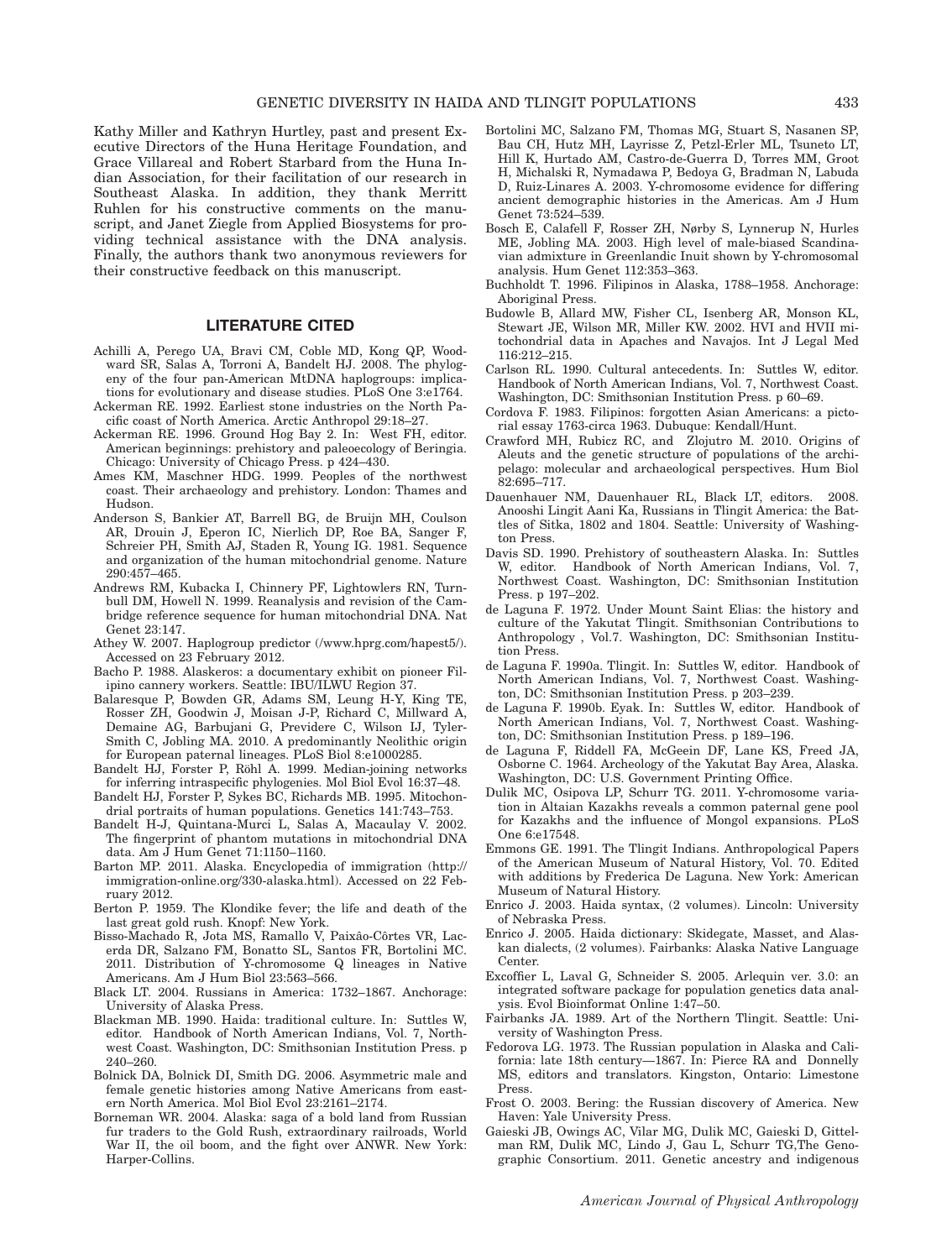heritage in a Native American descendant community in Bermuda. Am J Phys Anthropol 46:392–405.

- Garfield VE, Wingert PS. 1966. The Tsimshian Indians and their arts. Seattle: University of Washington Press.
- Gilbert MTP, Kivisild T, Bjarne G, Andersen PK, Metspalu E, Reidla M, Tamm E, Axelsson E, Götherström A, Campos PF, Rasmussen M, Metspalu M, Higham TFG, Schwenninger J-L, Nathan R, De Hoog C-J, Koch A, Møller LN, Andreasen C, Meldgaard M, Villems R, Bendixen C, Willerslev E. 2008. Paleo-Eskimo mtDNA genome reveals matrilineal discontinuity in Greenland. Science 320:1787–1789.
- Goddard I, editor. 1996. The classification of the native languages of North America. In: Sturtevant WC, editor. Handbook of North American Indians, Volume 17: Languages. Washington, DC: Smithsonian Institution. p 290–323.
- Goddard I, editor. 1999. Native languages and language families of North America. Lincoln: University of Nebraska Press.
- Goldschmidt W, Haas T. 1998. Possessory rights of the native of Southeast Alaska. Reprinted as Haa aani  $=$  Our land: Tlingit and Haida land rights and use. Juneau: Sealaska Heritage Foundation.
- Greenberg JH, Turner CG II, Zegura SL. 1986. The settlement of the Americas: a comparison of linguistic, dental, and genetic evidence. Curr Anthropol 27:477–497.
- Grinev AV. 2008. The Tlingit Indians in Russian America, 1741– 1867. Lincoln: University of Nebraska Press.
- Halpin MM, Seguin M. 1990. Tsimshian peoples: Southern Tsimshian, Coast Tsimshian, Nishga, and Gitksan. In: Suttles W, editor. Handbook of North American Indians, Volume 7: Northwest Coast. Washington, DC: Smithsonian Institution Press. p 267–284.
- Haycox S. 2002. Alaska: an American colony. Seattle: University of Washington Press.
- Helgason A, Pálsson G, Pedersen HS, Angulalik E, Gunnarsdóttir ED, Yngvadóttir B, Stefánsson K. 2006. mtDNA Variation in Inuit populations of Greenland and Canada: migration history and population structure. Am J Phys Anthropol 130:123–134.
- Hoijer H. 1956. The chronology of the Athapaskan languages. Int J Anthropol Linguist 22:219–232.
- Hope A III, Thornton TF, editors. 2000. Will the time ever come? A Tlingit source book. Fairbanks: Alaska Native Knowledge Network.
- Ives JW. 2003. Alberta, Athapaskans and Apachean Origins. In: Brink JW, Dormaar JF, editors. Archaeology in Alberta, a view from the new millennium. Medicine Hat: The Archaeological Society of Alberta. p 256–289.
- Ives JW. 2010. Dene-Yeneseian, migration and prehistory. In: Kari J and Potter B, editors. Special Issue, The Dene-Yeneseian connection. Anthropol Pap Univ Alaska 5:324–334.
- Johnson JR, Lorenz JG. 2006. Genetics, linguistics, and prehistoric migrations: an analysis of California Indian mitochondrial DNA lineages. J Cal Great Basin Anthropol 26:31–62.
- Kan S. 1989. Symbolic immortality: Tlingit potlatch of the nineteenth century. Washington, DC: Smithsonian Institution Press.
- Kaplan SA, Barsness KJ. 1986. Raven's journey: the world of Alaska's native people. Philadelphia: University of Pennsylvania Museum Press.
- Karafet T, Xu L, Du R, Wang W, Feng S, Wells RS, Redd AJ, Zegura SL, Hammer MF. 2001. Paternal population history of East Asia: sources, patterns, and microevolutionary processes. Am J Hum Genet 69:615–628.
- Karafet TM, Mendez FL, Meilerman MB, Underhill PA, Zegura SL, Hammer MF. 2008. New binary polymorphisms reshape and increase resolution of the human Y chromosomal haplogroup tree. Genome Res 18:830–838.
- Karlsson AO, Wallerström T, Götherström A, Holmlund G. 2006. Y-chromosome diversity in Sweden—a long-time perspective. Eur J Hum Genet 14:963–970.
- Kemp BM, Mahli RS, McDonough J, Bolnick DA, Eshleman JA, Richards O, Martinez-Labarga C, Johnson JR, Lorenz J, Dixon EJ, Fifield TE, Heaton TH, Worl R, Smith DG. 2007. Genetic analysis of early Holocene skeletal remains from Alaska and its implications for the settlement of the Americas. Am J Phys Anthropol 132:605–621.
- Krause A. 1956 [1885]. The Tlingit Indians. Results of a trip to the northwest coast of America and the Bering Straits. In: Gunther E, editor. Seattle: University of Washington Press.
- Krause M, Golla V. 1980. Alaska Native languages: past, present, and future. Alaska Native Language Center Research Papers 4. Fairbanks: University of Alaska Press.
- Krause M, Golla V. 1981 Northern Athapaskan languages. In: Helm J, editor. Handbook of North American Indians, Volume 6, Subarctic. Washington, DC: Smithsonian Institution Press. p 67–87.
- Krauss ME. 1979. Na-Dene and Eskimo-Aleut. In: Campbell L and Mithun M, editors. The languages of Native America. Austin: University of Texas Press. p 803–901.
- Leer J, Hitch D, Ritter J. 2001. Interior Tlingit noun dictionary: the dialects spoken by Tlingit elders of Carcross and Teslin, Yukon, and Atlin, British Columbia. Whitehorse: Yukon Native Language Centre.
- Lell JT, Sukernik RI, Starikovskaya YB, Jin L, Su B, Schurr TG, Underhill P, Wallace DC. 2002. The dual origins and Siberian affinities of Native American Y-chromosomes. Am J Hum Genet 70:192–206.
- Levine RD. 1979. Haida and Na-Dene: a new look at the evidence. Int J Am Linguist 45:157–170.
- MacDonald G. 1994. Haida monumental art. Seattle: University of Washington Press.
- Malhi RS, Gonzalez-Oliver A, Schroeder KB, Kemp BM, Greenberg JA, Dobrowski SZ, Smith DG, Resendez A, Karafet T, Hammer H, Zegura S, Brovko T. 2008. Distribution of Y chromosomes among native North Americans: a study of Athapaskan population history. Am J Phys Anthropol 137:412–424.
- Manaster Ramer A. 1996. Sapir's classifications: Haida and the other Na Dene languages. Anthropol Linguist 38:179–215.
- Matson RG, Magne PR. 2007. Athapaskan migrations: the archaeology of Eagle Lake, British Columbia. Tucson: University of Arizona Press.
- Miller J. 2000. Tsimshian culture: a light through the ages. Lincoln: University of Nebraska Press.
- Miller J, Eastman C, editors. 1984. The Tsimshian and their neighbors of the north Pacific coast. Seattle: University of Washington Press.
- Moss ML. 1998. Northern northwest coast regional overview. Arctic Anthropol 35:88–111.
- Myres NM, Rootsi S, Lin AA, Jarve M, King RJ, Kutuev I, Cabrera VM, Khusnutdinova EK, Pshenichnov A, Yunusbayev B, Balanovsky O, Balanovska E, Rudan P, Baldovic M, Herrera RJ, Chiaroni J, Di Cristofaro J, Villems R, Kivisild T, Underhill PA. 2010. A major Y-chromosome haplogroup R1b Holocene era founder effect in Central and Western Europe. Eur J Hum Genet 19:95–101.
- Oberg K. 1973. The social economy of the Tlingit Indians. Monograph 55, The American Ethnological Society. Seattle: University of Washington Press.
- Olsen RL. 1976. Social structure and social life of the Tlingit in Alaska. Berkeley: University of California Anthropological Records 26.
- Perego UA, Achilli A, Angerhofer N, Accetturo N, Pala M, Olivieri A, Kashani BH, Ritchie KH, Scozzari R, Kong QP, et al. 2009. Distinctive Paleo-Indian migration routes from Beringia marked by two rare mtDNA haplogroups. Curr Biol 19:1–8.
- Polzin T, Daneschmand SV. 2003. On Steiner trees and minimum spanning trees in hypergraphs. Oper Res Lett 31:12–20.
- Raff JA, Bolnick DA, Tackney J, O'Rourke DH. 2011. Ancient DNA perspectives on American colonization and population history. Am J Phys Anthropol 146:503–514.
- Redd AJ, Chamberlain VF, Kearney VF, Stover D, Karafet T, Calderon K, Walsh B, Hammer MF. 2006. Genetic structure among 38 populations from the United States based on 11 U.S. core Y chromosome STRs. J Forensic Sci 51:580–585.
- Reid M. 2002. Myths and legends of the Haida Indians of the northwest coast. Santa Barbara: Bellerophon Books.
- Rickards O, Martinez-Labarga C, Lum JK, De Stefano GF, Cann RL. 1999. MtDNA history of the Cayapa Amerinds of Ecuador: detection of additional founding lineages for the Native American populations. Am J Hum Genet 65:519–530.